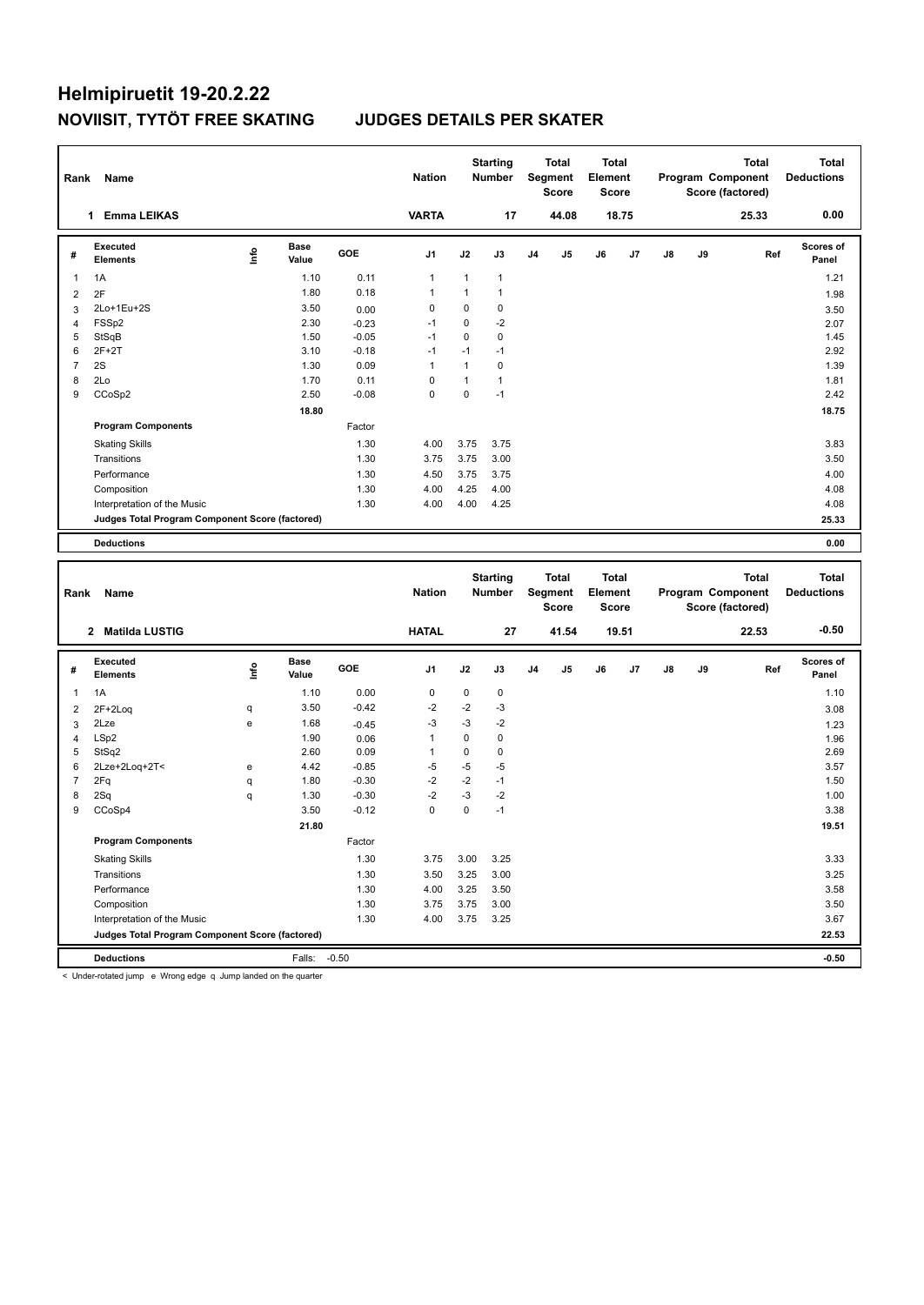| Rank           | Name                                            |      |                      |         | <b>Nation</b>  |              | <b>Starting</b><br><b>Number</b> |                | <b>Total</b><br>Segment<br><b>Score</b> | Total<br>Element<br><b>Score</b> |                |    |    | <b>Total</b><br>Program Component<br>Score (factored) | <b>Total</b><br><b>Deductions</b> |
|----------------|-------------------------------------------------|------|----------------------|---------|----------------|--------------|----------------------------------|----------------|-----------------------------------------|----------------------------------|----------------|----|----|-------------------------------------------------------|-----------------------------------|
|                | <b>Kerttu SILVENNOINEN</b><br>3                 |      |                      |         | <b>JOKA</b>    |              | 9                                |                | 41.12                                   |                                  | 16.86          |    |    | 24.26                                                 | 0.00                              |
| #              | Executed<br><b>Elements</b>                     | Life | <b>Base</b><br>Value | GOE     | J <sub>1</sub> | J2           | J3                               | J <sub>4</sub> | J5                                      | J6                               | J <sub>7</sub> | J8 | J9 | Ref                                                   | Scores of<br>Panel                |
| 1              | 1A                                              |      | 1.10                 | 0.00    | 0              | 0            | 0                                |                |                                         |                                  |                |    |    |                                                       | 1.10                              |
| 2              | 2F                                              |      | 1.80                 | 0.00    | 0              | 0            | 0                                |                |                                         |                                  |                |    |    |                                                       | 1.80                              |
| 3              | 2Lze                                            | e    | 1.68                 | $-0.45$ | $-3$           | $-3$         | $-2$                             |                |                                         |                                  |                |    |    |                                                       | 1.23                              |
| $\overline{4}$ | StSq3                                           |      | 3.30                 | 0.00    | 0              | 0            | 0                                |                |                                         |                                  |                |    |    |                                                       | 3.30                              |
| 5              | 1A                                              |      | 1.10                 | 0.04    | 0              | 0            | 1                                |                |                                         |                                  |                |    |    |                                                       | 1.14                              |
| 6              | CCoSp4                                          |      | 3.50                 | $-0.23$ | $-1$           | $-1$         | 0                                |                |                                         |                                  |                |    |    |                                                       | 3.27                              |
| $\overline{7}$ | $2Lo+1T$                                        |      | 2.10                 | $-0.11$ | $-1$           | $-1$         | 0                                |                |                                         |                                  |                |    |    |                                                       | 1.99                              |
| 8              | 1S                                              |      | 0.40                 | $-0.04$ | $-1$           | $-1$         | $-1$                             |                |                                         |                                  |                |    |    |                                                       | 0.36                              |
| 9              | SSp4                                            |      | 2.50                 | 0.17    | $\mathbf{1}$   | $\mathbf{1}$ | 0                                |                |                                         |                                  |                |    |    |                                                       | 2.67                              |
|                |                                                 |      | 17.48                |         |                |              |                                  |                |                                         |                                  |                |    |    |                                                       | 16.86                             |
|                | <b>Program Components</b>                       |      |                      | Factor  |                |              |                                  |                |                                         |                                  |                |    |    |                                                       |                                   |
|                | <b>Skating Skills</b>                           |      |                      | 1.30    | 4.00           | 3.75         | 3.75                             |                |                                         |                                  |                |    |    |                                                       | 3.83                              |
|                | Transitions                                     |      |                      | 1.30    | 3.50           | 3.75         | 3.25                             |                |                                         |                                  |                |    |    |                                                       | 3.50                              |
|                | Performance                                     |      |                      | 1.30    | 4.00           | 4.00         | 3.50                             |                |                                         |                                  |                |    |    |                                                       | 3.83                              |
|                | Composition                                     |      |                      | 1.30    | 3.75           | 4.00         | 3.75                             |                |                                         |                                  |                |    |    |                                                       | 3.83                              |
|                | Interpretation of the Music                     |      |                      | 1.30    | 3.75           | 4.00         | 3.25                             |                |                                         |                                  |                |    |    |                                                       | 3.67                              |
|                | Judges Total Program Component Score (factored) |      |                      |         |                |              |                                  |                |                                         |                                  |                |    |    |                                                       | 24.26                             |
|                | <b>Deductions</b>                               |      |                      |         |                |              |                                  |                |                                         |                                  |                |    |    |                                                       | 0.00                              |

e Wrong edge

| Rank           | Name                                            |         |                      |            | <b>Nation</b> |                | <b>Starting</b><br><b>Number</b> |                | <b>Total</b><br>Segment<br><b>Score</b> | <b>Total</b><br>Element<br><b>Score</b> |       |               |    | <b>Total</b><br>Program Component<br>Score (factored) | <b>Total</b><br><b>Deductions</b> |
|----------------|-------------------------------------------------|---------|----------------------|------------|---------------|----------------|----------------------------------|----------------|-----------------------------------------|-----------------------------------------|-------|---------------|----|-------------------------------------------------------|-----------------------------------|
|                | 4 Jenni VÄINÄMÖ                                 |         |                      |            | <b>KELS</b>   |                | 33                               |                | 40.68                                   |                                         | 17.84 |               |    | 22.84                                                 | 0.00                              |
| #              | Executed<br><b>Elements</b>                     | ١rfo    | <b>Base</b><br>Value | <b>GOE</b> | J1            | J2             | J3                               | J <sub>4</sub> | J5                                      | J6                                      | J7    | $\mathsf{J}8$ | J9 | Ref                                                   | <b>Scores of</b><br>Panel         |
| $\overline{1}$ | CCoSp3                                          |         | 3.00                 | 0.30       | $\mathbf{1}$  | $\overline{2}$ | 0                                |                |                                         |                                         |       |               |    |                                                       | 3.30                              |
| 2              | 2S                                              |         | 1.30                 | 0.00       | 0             | 0              | 0                                |                |                                         |                                         |       |               |    |                                                       | 1.30                              |
| 3              | 2Lz                                             |         | 2.10                 | $-0.49$    | $-2$          | $-2$           | $-3$                             |                |                                         |                                         |       |               |    |                                                       | 1.61                              |
| $\overline{4}$ | 1A                                              |         | 1.10                 | 0.00       | $\mathbf 0$   | 0              | 0                                |                |                                         |                                         |       |               |    |                                                       | 1.10                              |
| 5              | CSSp3                                           |         | 2.60                 | 0.09       | 0             | 1              | 0                                |                |                                         |                                         |       |               |    |                                                       | 2.69                              |
| 6              | 2F+2T<+2Lo<                                     | $\prec$ | 4.20                 | $-0.84$    | $-5$          | $-5$           | $-4$                             |                |                                         |                                         |       |               |    |                                                       | 3.36                              |
| $\overline{7}$ | 1Lz                                             |         | 0.60                 | $-0.04$    | $-1$          | $-1$           | 0                                |                |                                         |                                         |       |               |    |                                                       | 0.56                              |
| 8              | StSq1                                           |         | 1.80                 | $-0.18$    | $-1$          | $-2$           | 0                                |                |                                         |                                         |       |               |    |                                                       | 1.62                              |
| 9              | $2F+2T<$                                        | $\prec$ | 2.84                 | $-0.54$    | -4            | $-2$           | $-3$                             |                |                                         |                                         |       |               |    |                                                       | 2.30                              |
|                |                                                 |         | 19.54                |            |               |                |                                  |                |                                         |                                         |       |               |    |                                                       | 17.84                             |
|                | <b>Program Components</b>                       |         |                      | Factor     |               |                |                                  |                |                                         |                                         |       |               |    |                                                       |                                   |
|                | <b>Skating Skills</b>                           |         |                      | 1.30       | 3.25          | 3.50           | 3.75                             |                |                                         |                                         |       |               |    |                                                       | 3.50                              |
|                | Transitions                                     |         |                      | 1.30       | 3.50          | 3.00           | 3.50                             |                |                                         |                                         |       |               |    |                                                       | 3.33                              |
|                | Performance                                     |         |                      | 1.30       | 3.50          | 3.25           | 3.25                             |                |                                         |                                         |       |               |    |                                                       | 3.33                              |
|                | Composition                                     |         |                      | 1.30       | 4.25          | 3.75           | 3.50                             |                |                                         |                                         |       |               |    |                                                       | 3.83                              |
|                | Interpretation of the Music                     |         |                      | 1.30       | 3.75          | 3.50           | 3.50                             |                |                                         |                                         |       |               |    |                                                       | 3.58                              |
|                | Judges Total Program Component Score (factored) |         |                      |            |               |                |                                  |                |                                         |                                         |       |               |    |                                                       | 22.84                             |
|                | <b>Deductions</b>                               |         |                      |            |               |                |                                  |                |                                         |                                         |       |               |    |                                                       | 0.00                              |
|                | $\geq$ Lindor rotatod iumn                      |         |                      |            |               |                |                                  |                |                                         |                                         |       |               |    |                                                       |                                   |

< Under-rotated jump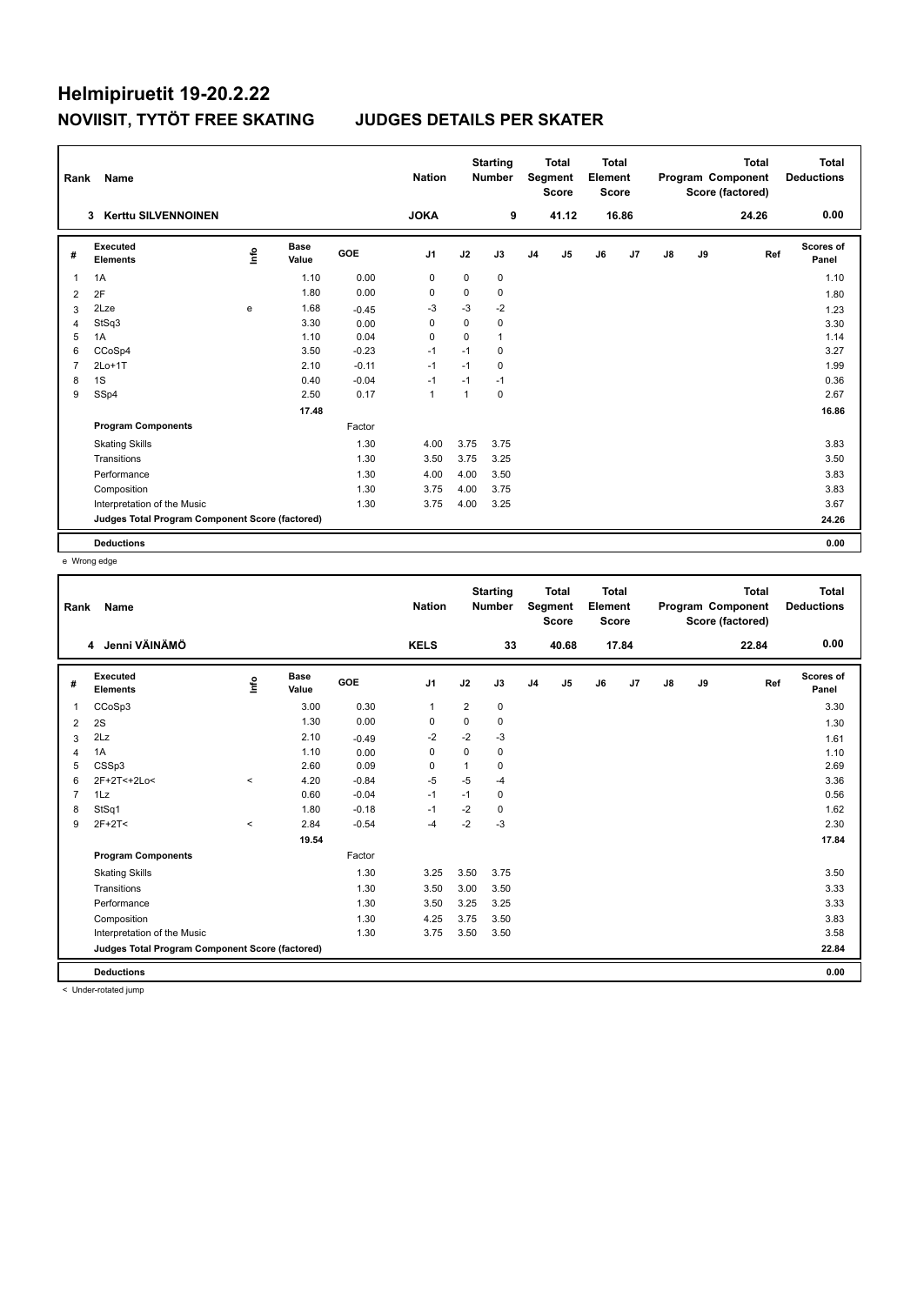| Rank           | Name                                            |                                  |                      |            | <b>Nation</b>  |             | <b>Starting</b><br><b>Number</b> |                | <b>Total</b><br>Segment<br><b>Score</b> | Total<br>Element<br><b>Score</b> |                |               |    | <b>Total</b><br>Program Component<br>Score (factored) | Total<br><b>Deductions</b> |
|----------------|-------------------------------------------------|----------------------------------|----------------------|------------|----------------|-------------|----------------------------------|----------------|-----------------------------------------|----------------------------------|----------------|---------------|----|-------------------------------------------------------|----------------------------|
|                | Anzhelika ESKELINEN<br>5.                       |                                  |                      |            | <b>JOKA</b>    |             | 24                               |                | 40.56                                   |                                  | 15.59          |               |    | 25.47                                                 | $-0.50$                    |
| #              | Executed<br><b>Elements</b>                     | $\mathop{\mathsf{Int}}\nolimits$ | <b>Base</b><br>Value | <b>GOE</b> | J <sub>1</sub> | J2          | J3                               | J <sub>4</sub> | J5                                      | J6                               | J <sub>7</sub> | $\mathsf{J}8$ | J9 | Ref                                                   | <b>Scores of</b><br>Panel  |
| $\overline{1}$ | $2S+2Log$                                       | q                                | 3.00                 | $-0.68$    | -3             | $-4$        | $-5$                             |                |                                         |                                  |                |               |    |                                                       | 2.32                       |
| 2              | 2F                                              |                                  | 1.80                 | $-0.12$    | $-1$           | 0           | $-1$                             |                |                                         |                                  |                |               |    |                                                       | 1.68                       |
| 3              | 2Lz                                             |                                  | 2.10                 | $-0.77$    | $-4$           | $-3$        | $-4$                             |                |                                         |                                  |                |               |    |                                                       | 1.33                       |
| 4              | FCSp1                                           |                                  | 1.90                 | $-0.32$    | $-2$           | $-1$        | $-2$                             |                |                                         |                                  |                |               |    |                                                       | 1.58                       |
| 5              | StSq2                                           |                                  | 2.60                 | 0.09       | $\mathbf 0$    | $\mathbf 0$ | 1                                |                |                                         |                                  |                |               |    |                                                       | 2.69                       |
| 6              | 2F                                              |                                  | 1.80                 | 0.00       | $\mathbf 0$    | 0           | 0                                |                |                                         |                                  |                |               |    |                                                       | 1.80                       |
| $\overline{7}$ | 2Lo<                                            | $\prec$                          | 1.36                 | $-0.68$    | $-5$           | $-5$        | $-5$                             |                |                                         |                                  |                |               |    |                                                       | 0.68                       |
| 8              | CCoSp1                                          |                                  | 2.00                 | $-0.07$    | $\mathbf 0$    | 0           | $-1$                             |                |                                         |                                  |                |               |    |                                                       | 1.93                       |
| 9              | 1A+1A+SEQ                                       |                                  | 1.76                 | $-0.18$    | $-2$           | $-1$        | $-2$                             |                |                                         |                                  |                |               |    |                                                       | 1.58                       |
|                |                                                 |                                  | 18.32                |            |                |             |                                  |                |                                         |                                  |                |               |    |                                                       | 15.59                      |
|                | <b>Program Components</b>                       |                                  |                      | Factor     |                |             |                                  |                |                                         |                                  |                |               |    |                                                       |                            |
|                | <b>Skating Skills</b>                           |                                  |                      | 1.30       | 3.75           | 3.75        | 3.75                             |                |                                         |                                  |                |               |    |                                                       | 3.75                       |
|                | Transitions                                     |                                  |                      | 1.30       | 4.00           | 3.50        | 3.50                             |                |                                         |                                  |                |               |    |                                                       | 3.67                       |
|                | Performance                                     |                                  |                      | 1.30       | 4.00           | 3.50        | 4.00                             |                |                                         |                                  |                |               |    |                                                       | 3.83                       |
|                | Composition                                     |                                  |                      | 1.30       | 4.50           | 4.00        | 4.00                             |                |                                         |                                  |                |               |    |                                                       | 4.17                       |
|                | Interpretation of the Music                     |                                  |                      | 1.30       | 4.25           | 4.00        | 4.25                             |                |                                         |                                  |                |               |    |                                                       | 4.17                       |
|                | Judges Total Program Component Score (factored) |                                  |                      |            |                |             |                                  |                |                                         |                                  |                |               |    |                                                       | 25.47                      |
|                | <b>Deductions</b>                               |                                  | Falls:               | $-0.50$    |                |             |                                  |                |                                         |                                  |                |               |    |                                                       | $-0.50$                    |

< Under-rotated jump q Jump landed on the quarter

| Rank           | <b>Name</b>                                     |      |                  |         | <b>Nation</b>  |          | <b>Starting</b><br><b>Number</b> |                | <b>Total</b><br>Segment<br><b>Score</b> | <b>Total</b><br>Element<br><b>Score</b> |       |    |    | <b>Total</b><br>Program Component<br>Score (factored) | <b>Total</b><br><b>Deductions</b> |
|----------------|-------------------------------------------------|------|------------------|---------|----------------|----------|----------------------------------|----------------|-----------------------------------------|-----------------------------------------|-------|----|----|-------------------------------------------------------|-----------------------------------|
|                | Sonja HUOVINEN<br>6                             |      |                  |         | <b>KKJT</b>    |          | 19                               |                | 40.13                                   |                                         | 16.78 |    |    | 23.85                                                 | $-0.50$                           |
| #              | Executed<br><b>Elements</b>                     | Info | Base<br>Value    | GOE     | J <sub>1</sub> | J2       | J3                               | J <sub>4</sub> | J <sub>5</sub>                          | J6                                      | J7    | J8 | J9 | Ref                                                   | Scores of<br>Panel                |
| $\overline{1}$ | 2S                                              |      | 1.30             | $-0.13$ | $-1$           | $-1$     | $-1$                             |                |                                         |                                         |       |    |    |                                                       | 1.17                              |
| 2              | 2F+1Eu+2S                                       |      | 3.60             | $-0.48$ | $-3$           | $-2$     | $-3$                             |                |                                         |                                         |       |    |    |                                                       | 3.12                              |
| 3              | FCSp2                                           |      | 2.30             | 0.00    | 0              | 0        | 0                                |                |                                         |                                         |       |    |    |                                                       | 2.30                              |
| 4              | 2Lz!                                            |      | 2.10             | $-0.77$ | $-4$           | $-4$     | $-3$                             |                |                                         |                                         |       |    |    |                                                       | 1.33                              |
| 5              | $2F+1T$                                         |      | 2.20             | $-0.18$ | $-1$           | $-1$     | $-1$                             |                |                                         |                                         |       |    |    |                                                       | 2.02                              |
| 6              | 1A                                              |      | 1.10             | 0.04    | $\Omega$       | 1        | 0                                |                |                                         |                                         |       |    |    |                                                       | 1.14                              |
| $\overline{7}$ | StSq1                                           |      | 1.80             | $-0.30$ | $-2$           | $-1$     | $-2$                             |                |                                         |                                         |       |    |    |                                                       | 1.50                              |
| 8              | 2T                                              |      | 1.30             | 0.00    | 0              | 0        | 0                                |                |                                         |                                         |       |    |    |                                                       | 1.30                              |
| 9              | CCoSp3                                          |      | 3.00             | $-0.10$ | $\mathbf 0$    | $\Omega$ | $-1$                             |                |                                         |                                         |       |    |    |                                                       | 2.90                              |
|                |                                                 |      | 18.70            |         |                |          |                                  |                |                                         |                                         |       |    |    |                                                       | 16.78                             |
|                | <b>Program Components</b>                       |      |                  | Factor  |                |          |                                  |                |                                         |                                         |       |    |    |                                                       |                                   |
|                | <b>Skating Skills</b>                           |      |                  | 1.30    | 3.75           | 4.00     | 3.50                             |                |                                         |                                         |       |    |    |                                                       | 3.75                              |
|                | Transitions                                     |      |                  | 1.30    | 3.50           | 4.00     | 3.50                             |                |                                         |                                         |       |    |    |                                                       | 3.67                              |
|                | Performance                                     |      |                  | 1.30    | 3.75           | 4.00     | 3.25                             |                |                                         |                                         |       |    |    |                                                       | 3.67                              |
|                | Composition                                     |      |                  | 1.30    | 3.75           | 4.00     | 3.50                             |                |                                         |                                         |       |    |    |                                                       | 3.75                              |
|                | Interpretation of the Music                     |      |                  | 1.30    | 3.50           | 3.75     | 3.25                             |                |                                         |                                         |       |    |    |                                                       | 3.50                              |
|                | Judges Total Program Component Score (factored) |      |                  |         |                |          |                                  |                |                                         |                                         |       |    |    |                                                       | 23.85                             |
|                | <b>Deductions</b>                               |      | No/wrong spiral: | $-0.50$ |                |          |                                  |                |                                         |                                         |       |    |    |                                                       | $-0.50$                           |

! Not clear edge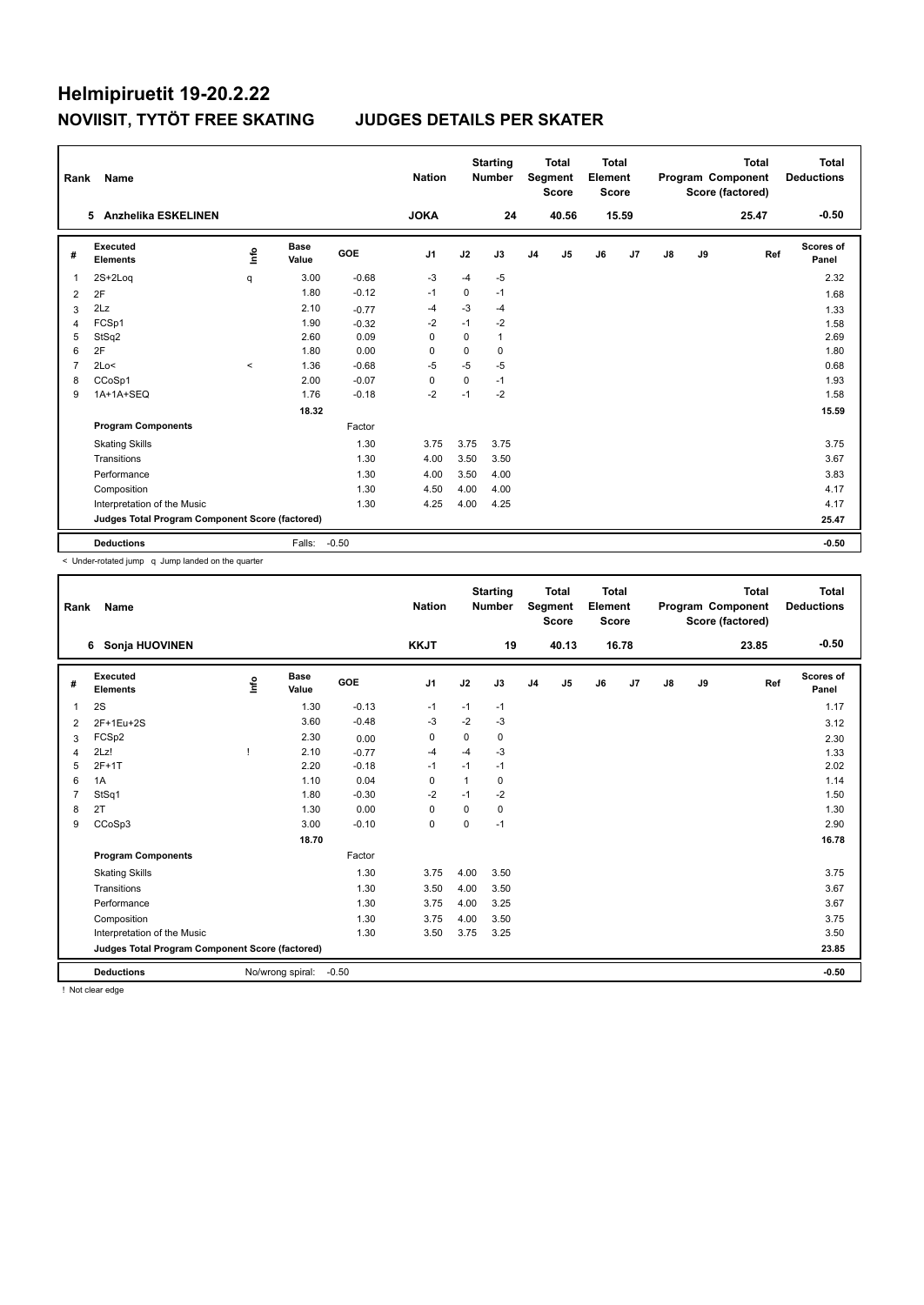| Rank           | Name                                            |                                  | <b>Nation</b>        |            | <b>Starting</b><br><b>Number</b> |                | <b>Total</b><br>Segment<br><b>Score</b> | Total<br>Element<br><b>Score</b> |       |    |                | <b>Total</b><br>Program Component<br>Score (factored) | Total<br><b>Deductions</b> |       |                           |
|----------------|-------------------------------------------------|----------------------------------|----------------------|------------|----------------------------------|----------------|-----------------------------------------|----------------------------------|-------|----|----------------|-------------------------------------------------------|----------------------------|-------|---------------------------|
|                | Helmi JOKILAHTI<br>$\overline{7}$               |                                  |                      |            | <b>MTK</b>                       |                | 23                                      |                                  | 40.06 |    | 17.92          |                                                       |                            | 22.64 | $-0.50$                   |
| #              | Executed<br><b>Elements</b>                     | $\mathop{\mathsf{Int}}\nolimits$ | <b>Base</b><br>Value | <b>GOE</b> | J <sub>1</sub>                   | J2             | J3                                      | J <sub>4</sub>                   | J5    | J6 | J <sub>7</sub> | $\mathsf{J}8$                                         | J9                         | Ref   | <b>Scores of</b><br>Panel |
| $\overline{1}$ | 2F<                                             | $\prec$                          | 1.44                 | $-0.72$    | $-5$                             | $-5$           | $-5$                                    |                                  |       |    |                |                                                       |                            |       | 0.72                      |
| 2              | 2T                                              |                                  | 1.30                 | $-0.04$    | $-1$                             | 0              | 0                                       |                                  |       |    |                |                                                       |                            |       | 1.26                      |
| 3              | SSp4                                            |                                  | 2.50                 | 0.58       | 3                                | $\overline{2}$ | $\overline{2}$                          |                                  |       |    |                |                                                       |                            |       | 3.08                      |
| $\overline{4}$ | 2Lo                                             |                                  | 1.70                 | 0.00       | 0                                | $\Omega$       | 0                                       |                                  |       |    |                |                                                       |                            |       | 1.70                      |
| 5              | StSq1                                           |                                  | 1.80                 | 0.00       | 0                                | $\mathbf 0$    | 0                                       |                                  |       |    |                |                                                       |                            |       | 1.80                      |
| 6              | 2Lo                                             |                                  | 1.70                 | $-0.06$    | $\mathbf 0$                      | $-1$           | 0                                       |                                  |       |    |                |                                                       |                            |       | 1.64                      |
| $\overline{7}$ | 1A+1Eu+2S                                       |                                  | 2.90                 | 0.00       | $\mathbf 0$                      | $\mathbf 0$    | 0                                       |                                  |       |    |                |                                                       |                            |       | 2.90                      |
| 8              | CCoSp3                                          |                                  | 3.00                 | 0.20       |                                  | 0              | 1                                       |                                  |       |    |                |                                                       |                            |       | 3.20                      |
| 9              | 2S+1Aq+SEQ                                      | q                                | 1.92                 | $-0.30$    | $-2$                             | $-3$           | $-2$                                    |                                  |       |    |                |                                                       |                            |       | 1.62                      |
|                |                                                 |                                  | 18.26                |            |                                  |                |                                         |                                  |       |    |                |                                                       |                            |       | 17.92                     |
|                | <b>Program Components</b>                       |                                  |                      | Factor     |                                  |                |                                         |                                  |       |    |                |                                                       |                            |       |                           |
|                | <b>Skating Skills</b>                           |                                  |                      | 1.30       | 3.75                             | 3.75           | 3.75                                    |                                  |       |    |                |                                                       |                            |       | 3.75                      |
|                | Transitions                                     |                                  |                      | 1.30       | 3.50                             | 3.50           | 3.00                                    |                                  |       |    |                |                                                       |                            |       | 3.33                      |
|                | Performance                                     |                                  |                      | 1.30       | 3.75                             | 3.50           | 3.25                                    |                                  |       |    |                |                                                       |                            |       | 3.50                      |
|                | Composition                                     |                                  |                      | 1.30       | 3.75                             | 3.75           | 3.00                                    |                                  |       |    |                |                                                       |                            |       | 3.50                      |
|                | Interpretation of the Music                     |                                  |                      | 1.30       | 3.25                             | 3.50           | 3.25                                    |                                  |       |    |                |                                                       |                            |       | 3.33                      |
|                | Judges Total Program Component Score (factored) |                                  |                      |            |                                  |                |                                         |                                  |       |    |                |                                                       |                            |       | 22.64                     |
|                | <b>Deductions</b>                               |                                  | Falls:               | $-0.50$    |                                  |                |                                         |                                  |       |    |                |                                                       |                            |       | $-0.50$                   |

< Under-rotated jump q Jump landed on the quarter

| Rank           | <b>Name</b>                                     |    |                      |         | <b>Nation</b> |          | <b>Starting</b><br><b>Number</b> |                | <b>Total</b><br>Segment<br><b>Score</b> | <b>Total</b><br>Element<br><b>Score</b> |       |               |    | <b>Total</b><br>Program Component<br>Score (factored) | <b>Total</b><br><b>Deductions</b> |
|----------------|-------------------------------------------------|----|----------------------|---------|---------------|----------|----------------------------------|----------------|-----------------------------------------|-----------------------------------------|-------|---------------|----|-------------------------------------------------------|-----------------------------------|
|                | <b>Ninni PENTTINEN</b><br>8                     |    |                      |         | <b>PTL</b>    |          | 15                               |                | 40.00                                   |                                         | 17.75 |               |    | 22.75                                                 | $-0.50$                           |
| #              | <b>Executed</b><br><b>Elements</b>              | ۴٥ | <b>Base</b><br>Value | GOE     | J1            | J2       | J3                               | J <sub>4</sub> | J5                                      | J6                                      | J7    | $\mathsf{J}8$ | J9 | Ref                                                   | <b>Scores of</b><br>Panel         |
| $\overline{1}$ | 2Lo+1Eu+2S                                      |    | 3.50                 | 0.00    | 0             | 0        | 0                                |                |                                         |                                         |       |               |    |                                                       | 3.50                              |
| 2              | $1A+2T$                                         |    | 2.40                 | 0.00    | $\mathbf 0$   | 0        | 0                                |                |                                         |                                         |       |               |    |                                                       | 2.40                              |
| 3              | StSq2                                           |    | 2.60                 | $-0.17$ | $-1$          | $-1$     | 0                                |                |                                         |                                         |       |               |    |                                                       | 2.43                              |
| 4              | FSSp2                                           |    | 2.30                 | $-0.15$ | $-1$          | $-1$     | 0                                |                |                                         |                                         |       |               |    |                                                       | 2.15                              |
| 5              | 2T                                              |    | 1.30                 | $-0.04$ | $-1$          | 0        | 0                                |                |                                         |                                         |       |               |    |                                                       | 1.26                              |
| 6              | 2Lo                                             |    | 1.70                 | 0.00    | $\Omega$      | $\Omega$ | 0                                |                |                                         |                                         |       |               |    |                                                       | 1.70                              |
| $\overline{7}$ | 2S                                              |    | 1.30                 | $-0.09$ | $-1$          | $\Omega$ | $-1$                             |                |                                         |                                         |       |               |    |                                                       | 1.21                              |
| 8              | 1A                                              |    | 1.10                 | 0.00    | $\mathbf 0$   | $\Omega$ | 0                                |                |                                         |                                         |       |               |    |                                                       | 1.10                              |
| 9              | CCoSp1                                          |    | 2.00                 | 0.00    | $\mathbf{1}$  | $\Omega$ | $-1$                             |                |                                         |                                         |       |               |    |                                                       | 2.00                              |
|                |                                                 |    | 18.20                |         |               |          |                                  |                |                                         |                                         |       |               |    |                                                       | 17.75                             |
|                | <b>Program Components</b>                       |    |                      | Factor  |               |          |                                  |                |                                         |                                         |       |               |    |                                                       |                                   |
|                | <b>Skating Skills</b>                           |    |                      | 1.30    | 3.50          | 3.25     | 3.75                             |                |                                         |                                         |       |               |    |                                                       | 3.50                              |
|                | Transitions                                     |    |                      | 1.30    | 3.25          | 3.25     | 3.50                             |                |                                         |                                         |       |               |    |                                                       | 3.33                              |
|                | Performance                                     |    |                      | 1.30    | 3.50          | 3.25     | 3.50                             |                |                                         |                                         |       |               |    |                                                       | 3.42                              |
|                | Composition                                     |    |                      | 1.30    | 3.50          | 3.50     | 4.00                             |                |                                         |                                         |       |               |    |                                                       | 3.67                              |
|                | Interpretation of the Music                     |    |                      | 1.30    | 3.25          | 3.50     | 4.00                             |                |                                         |                                         |       |               |    |                                                       | 3.58                              |
|                | Judges Total Program Component Score (factored) |    |                      |         |               |          |                                  |                |                                         |                                         |       |               |    |                                                       | 22.75                             |
|                | <b>Deductions</b>                               |    | No/wrong spiral:     | $-0.50$ |               |          |                                  |                |                                         |                                         |       |               |    |                                                       | $-0.50$                           |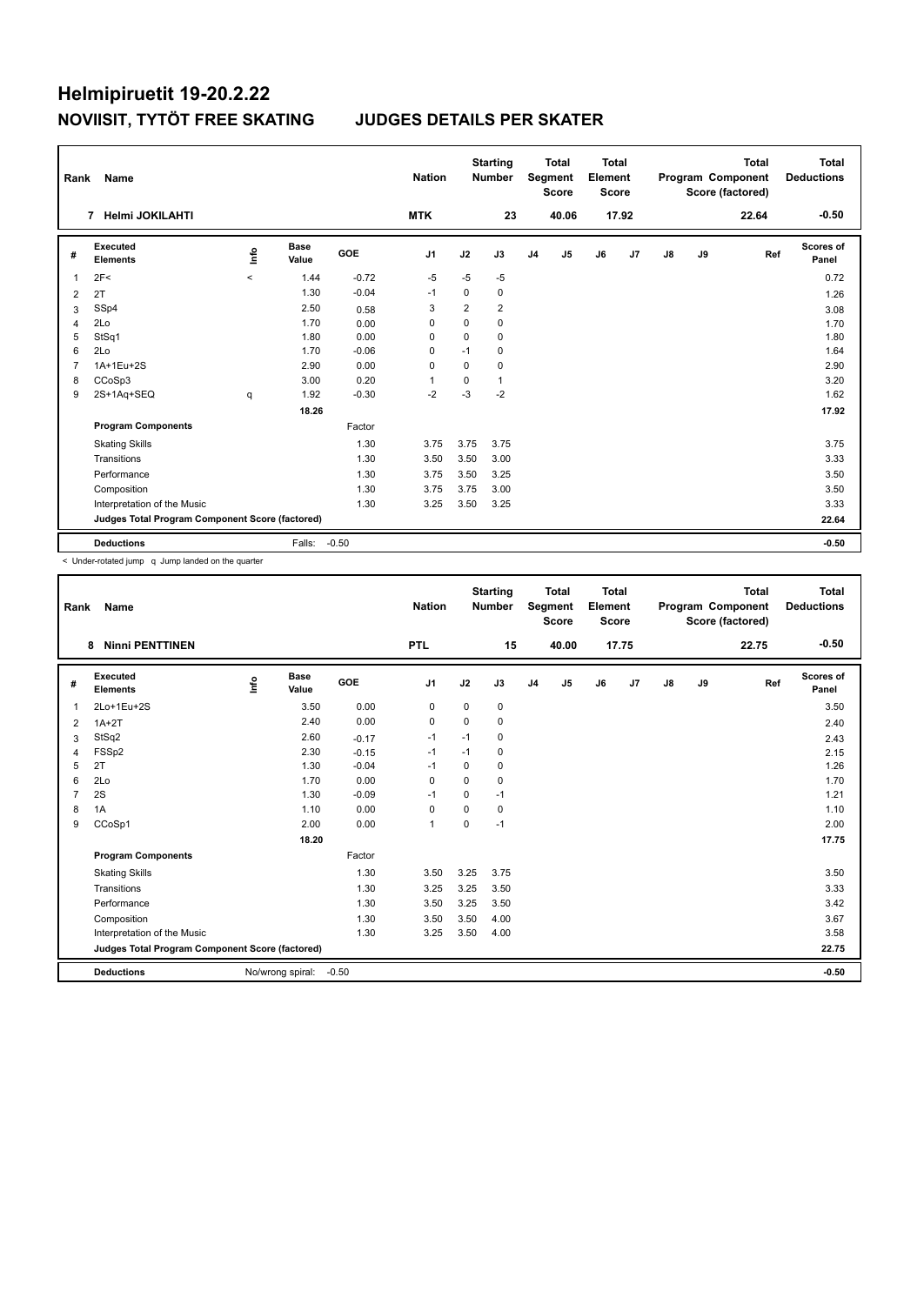| Rank           | Name                                            |      | <b>Nation</b>        |            | <b>Starting</b><br><b>Number</b> |             | <b>Total</b><br>Segment<br><b>Score</b> | <b>Total</b><br>Element<br><b>Score</b> |       |    |                | <b>Total</b><br>Program Component<br>Score (factored) | <b>Total</b><br><b>Deductions</b> |       |                           |
|----------------|-------------------------------------------------|------|----------------------|------------|----------------------------------|-------------|-----------------------------------------|-----------------------------------------|-------|----|----------------|-------------------------------------------------------|-----------------------------------|-------|---------------------------|
|                | <b>Amelie RAVI</b><br>9                         |      |                      |            | <b>KKJT</b>                      |             | 21                                      |                                         | 37.04 |    | 15.37          |                                                       |                                   | 21.67 | 0.00                      |
| #              | <b>Executed</b><br><b>Elements</b>              | lnfo | <b>Base</b><br>Value | <b>GOE</b> | J <sub>1</sub>                   | J2          | J3                                      | J <sub>4</sub>                          | J5    | J6 | J <sub>7</sub> | $\mathsf{J}8$                                         | J9                                | Ref   | <b>Scores of</b><br>Panel |
| 1              | 2Lz!                                            |      | 2.10                 | $-0.14$    | $-1$                             | $\mathbf 0$ | $-1$                                    |                                         |       |    |                |                                                       |                                   |       | 1.96                      |
| 2              | $2S+2Tq$                                        | q    | 2.60                 | $-0.30$    | -3                               | $-2$        | $-2$                                    |                                         |       |    |                |                                                       |                                   |       | 2.30                      |
| 3              | 2Lo                                             |      | 1.70                 | 0.00       | 0                                | $\mathbf 0$ | 0                                       |                                         |       |    |                |                                                       |                                   |       | 1.70                      |
| 4              | FSSp2                                           |      | 2.30                 | $-0.08$    | $-1$                             | $\mathbf 0$ | $\mathbf 0$                             |                                         |       |    |                |                                                       |                                   |       | 2.22                      |
| 5              | 1F                                              |      | 0.50                 | $-0.03$    | $-1$                             | $-1$        | 0                                       |                                         |       |    |                |                                                       |                                   |       | 0.47                      |
| 6              | 2Tq                                             | q    | 1.30                 | $-0.52$    | -4                               | $-3$        | $-5$                                    |                                         |       |    |                |                                                       |                                   |       | 0.78                      |
| $\overline{7}$ | 1A                                              |      | 1.10                 | 0.00       | 0                                | $\Omega$    | $\mathbf 0$                             |                                         |       |    |                |                                                       |                                   |       | 1.10                      |
| 8              | StSq2                                           |      | 2.60                 | $-0.26$    | -1                               | $-1$        | $-1$                                    |                                         |       |    |                |                                                       |                                   |       | 2.34                      |
| 9              | CCoSp2                                          |      | 2.50                 | 0.00       | $\mathbf 0$                      | $\mathbf 0$ | $\mathbf 0$                             |                                         |       |    |                |                                                       |                                   |       | 2.50                      |
|                |                                                 |      | 16.70                |            |                                  |             |                                         |                                         |       |    |                |                                                       |                                   |       | 15.37                     |
|                | <b>Program Components</b>                       |      |                      | Factor     |                                  |             |                                         |                                         |       |    |                |                                                       |                                   |       |                           |
|                | <b>Skating Skills</b>                           |      |                      | 1.30       | 3.25                             | 3.50        | 3.00                                    |                                         |       |    |                |                                                       |                                   |       | 3.25                      |
|                | Transitions                                     |      |                      | 1.30       | 3.25                             | 3.25        | 3.25                                    |                                         |       |    |                |                                                       |                                   |       | 3.25                      |
|                | Performance                                     |      |                      | 1.30       | 3.50                             | 3.00        | 3.50                                    |                                         |       |    |                |                                                       |                                   |       | 3.33                      |
|                | Composition                                     |      |                      | 1.30       | 3.75                             | 3.25        | 3.75                                    |                                         |       |    |                |                                                       |                                   |       | 3.58                      |
|                | Interpretation of the Music                     |      |                      | 1.30       | 3.50                             | 3.00        | 3.25                                    |                                         |       |    |                |                                                       |                                   |       | 3.25                      |
|                | Judges Total Program Component Score (factored) |      |                      |            |                                  |             |                                         |                                         |       |    |                |                                                       |                                   |       | 21.67                     |
|                | <b>Deductions</b>                               |      |                      |            |                                  |             |                                         |                                         |       |    |                |                                                       |                                   |       | 0.00                      |

! Not clear edge q Jump landed on the quarter

| Rank           | Name                                            |         |                      |         | <b>Nation</b> |              | <b>Starting</b><br><b>Number</b> |                | <b>Total</b><br>Segment<br><b>Score</b> | <b>Total</b><br>Element<br><b>Score</b> |       |               |    | <b>Total</b><br>Program Component<br>Score (factored) | <b>Total</b><br><b>Deductions</b> |
|----------------|-------------------------------------------------|---------|----------------------|---------|---------------|--------------|----------------------------------|----------------|-----------------------------------------|-----------------------------------------|-------|---------------|----|-------------------------------------------------------|-----------------------------------|
| 10             | Jasmiina KRÖGER                                 |         |                      |         | <b>KULS</b>   |              | 6                                |                | 36.91                                   |                                         | 14.28 |               |    | 22.63                                                 | 0.00                              |
| #              | Executed<br><b>Elements</b>                     | lnfo    | <b>Base</b><br>Value | GOE     | J1            | J2           | J3                               | J <sub>4</sub> | J5                                      | J6                                      | J7    | $\mathsf{J}8$ | J9 | Ref                                                   | Scores of<br>Panel                |
|                | $2F+2T2$                                        | $\prec$ | 2.84                 | $-0.78$ | -4            | $-5$         | $-4$                             |                |                                         |                                         |       |               |    |                                                       | 2.06                              |
| $\overline{2}$ | 2Lze<                                           | e       | 1.26                 | $-0.63$ | $-5$          | $-5$         | $-5$                             |                |                                         |                                         |       |               |    |                                                       | 0.63                              |
| 3              | 2Lo                                             |         | 1.70                 | $-0.23$ | $-1$          | $-1$         | $-2$                             |                |                                         |                                         |       |               |    |                                                       | 1.47                              |
| 4              | FSSp2                                           |         | 2.30                 | $-0.15$ | -1            | $-1$         | 0                                |                |                                         |                                         |       |               |    |                                                       | 2.15                              |
| 5              | 2Fq                                             | q       | 1.80                 | $-0.90$ | $-5$          | $-5$         | $-5$                             |                |                                         |                                         |       |               |    |                                                       | 0.90                              |
| 6              | 1A                                              |         | 1.10                 | 0.11    | 1             | 1            | 1                                |                |                                         |                                         |       |               |    |                                                       | 1.21                              |
| 7              | 2Lzeg+2T<                                       | e       | 2.72                 | $-0.84$ | $-5$          | $-5$         | $-5$                             |                |                                         |                                         |       |               |    |                                                       | 1.88                              |
| 8              | CCoSp2                                          |         | 2.50                 | 0.08    | $\Omega$      | $\mathbf{1}$ | 0                                |                |                                         |                                         |       |               |    |                                                       | 2.58                              |
| 9              | StSqB                                           |         | 1.50                 | $-0.10$ | 0             | $-1$         | $-1$                             |                |                                         |                                         |       |               |    |                                                       | 1.40                              |
|                |                                                 |         | 17.72                |         |               |              |                                  |                |                                         |                                         |       |               |    |                                                       | 14.28                             |
|                | <b>Program Components</b>                       |         |                      | Factor  |               |              |                                  |                |                                         |                                         |       |               |    |                                                       |                                   |
|                | <b>Skating Skills</b>                           |         |                      | 1.30    | 3.75          | 3.25         | 3.50                             |                |                                         |                                         |       |               |    |                                                       | 3.50                              |
|                | Transitions                                     |         |                      | 1.30    | 3.75          | 3.00         | 3.25                             |                |                                         |                                         |       |               |    |                                                       | 3.33                              |
|                | Performance                                     |         |                      | 1.30    | 3.75          | 3.25         | 3.00                             |                |                                         |                                         |       |               |    |                                                       | 3.33                              |
|                | Composition                                     |         |                      | 1.30    | 4.00          | 3.50         | 3.25                             |                |                                         |                                         |       |               |    |                                                       | 3.58                              |
|                | Interpretation of the Music                     |         |                      | 1.30    | 4.00          | 3.50         | 3.50                             |                |                                         |                                         |       |               |    |                                                       | 3.67                              |
|                | Judges Total Program Component Score (factored) |         |                      |         |               |              |                                  |                |                                         |                                         |       |               |    |                                                       | 22.63                             |
|                | <b>Deductions</b>                               |         |                      |         |               |              |                                  |                |                                         |                                         |       |               |    |                                                       | 0.00                              |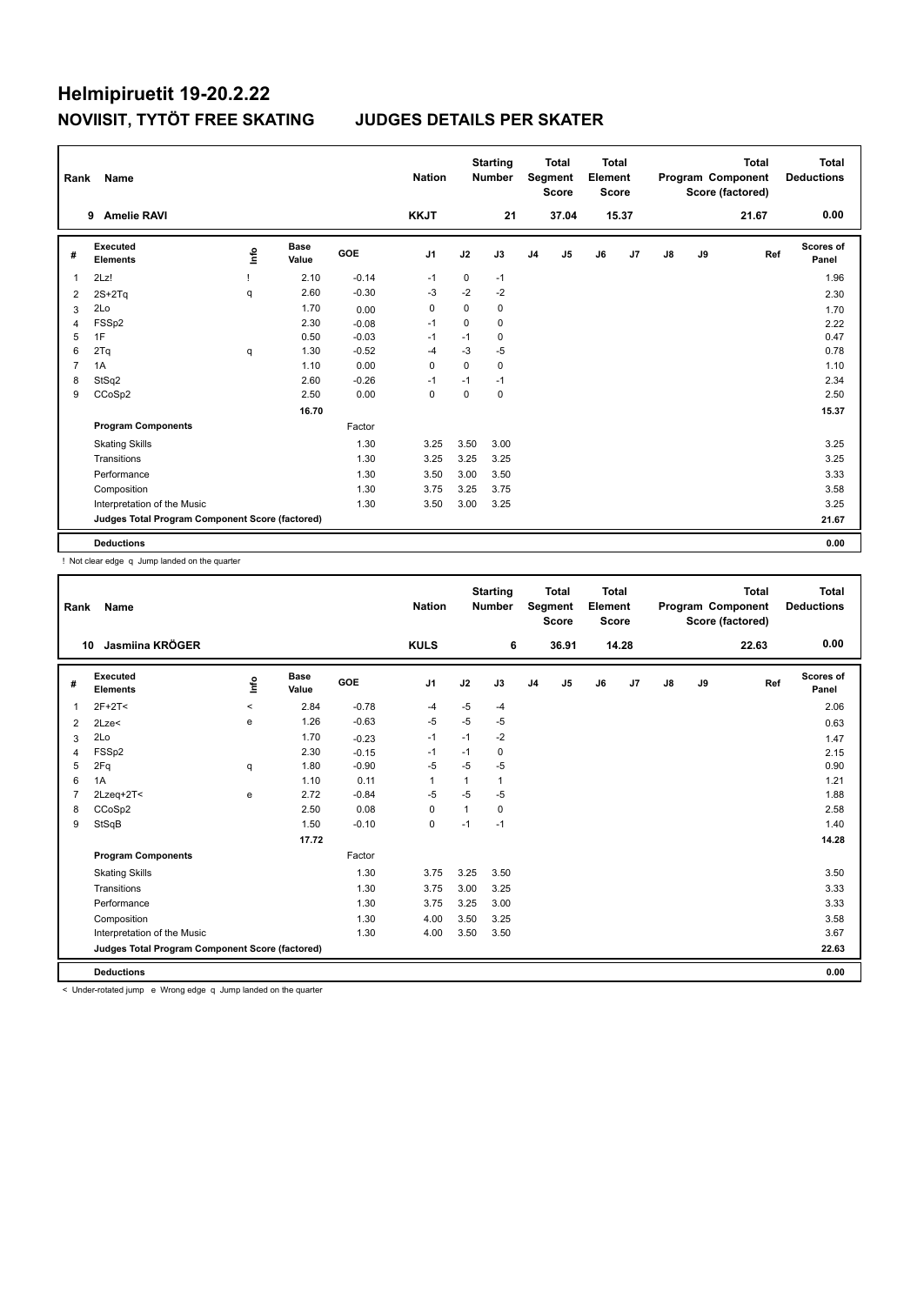| Rank           | Name                                            |         |                      |         | <b>Nation</b>  |          | <b>Starting</b><br><b>Number</b> |                | <b>Total</b><br>Segment<br><b>Score</b> | Total<br>Element<br><b>Score</b> |                |               |    | <b>Total</b><br>Program Component<br>Score (factored) | Total<br><b>Deductions</b> |
|----------------|-------------------------------------------------|---------|----------------------|---------|----------------|----------|----------------------------------|----------------|-----------------------------------------|----------------------------------|----------------|---------------|----|-------------------------------------------------------|----------------------------|
|                | Aada LAAKKONEN<br>11                            |         |                      |         | <b>JYTLS</b>   |          | 32                               |                | 36.38                                   |                                  | 14.30          |               |    | 23.08                                                 | $-1.00$                    |
| #              | Executed<br><b>Elements</b>                     | ۴       | <b>Base</b><br>Value | GOE     | J <sub>1</sub> | J2       | J3                               | J <sub>4</sub> | J <sub>5</sub>                          | J6                               | J <sub>7</sub> | $\mathsf{J}8$ | J9 | Ref                                                   | <b>Scores of</b><br>Panel  |
| $\overline{1}$ | 1A+1Eu+2S                                       |         | 2.90                 | 0.00    | 0              | 0        | 0                                |                |                                         |                                  |                |               |    |                                                       | 2.90                       |
| 2              | 2S                                              |         | 1.30                 | 0.00    | 0              | $\Omega$ | 0                                |                |                                         |                                  |                |               |    |                                                       | 1.30                       |
| 3              | 2F<                                             | $\prec$ | 1.44                 | $-0.43$ | $-4$           | $-2$     | $-3$                             |                |                                         |                                  |                |               |    |                                                       | 1.01                       |
| $\overline{4}$ | $2Lo+2T<$                                       | $\prec$ | 2.74                 | $-0.85$ | $-5$           | $-5$     | $-5$                             |                |                                         |                                  |                |               |    |                                                       | 1.89                       |
| 5              | CCoSp3V                                         |         | 2.25                 | $-0.38$ | $-1$           | $-2$     | $-2$                             |                |                                         |                                  |                |               |    |                                                       | 1.87                       |
| 6              | 2Lz<                                            | $\prec$ | 1.68                 | $-0.61$ | $-4$           | $-3$     | $-4$                             |                |                                         |                                  |                |               |    |                                                       | 1.07                       |
| $\overline{7}$ | 1A                                              |         | 1.10                 | 0.00    | $\Omega$       | $\Omega$ | 0                                |                |                                         |                                  |                |               |    |                                                       | 1.10                       |
| 8              | StSqB                                           |         | 1.50                 | $-0.05$ | $-1$           | 0        | 0                                |                |                                         |                                  |                |               |    |                                                       | 1.45                       |
| 9              | FCSp1                                           |         | 1.90                 | $-0.19$ | $-1$           | $-1$     | $-1$                             |                |                                         |                                  |                |               |    |                                                       | 1.71                       |
|                |                                                 |         | 16.81                |         |                |          |                                  |                |                                         |                                  |                |               |    |                                                       | 14.30                      |
|                | <b>Program Components</b>                       |         |                      | Factor  |                |          |                                  |                |                                         |                                  |                |               |    |                                                       |                            |
|                | <b>Skating Skills</b>                           |         |                      | 1.30    | 3.25           | 3.25     | 3.50                             |                |                                         |                                  |                |               |    |                                                       | 3.33                       |
|                | Transitions                                     |         |                      | 1.30    | 3.75           | 3.25     | 3.25                             |                |                                         |                                  |                |               |    |                                                       | 3.42                       |
|                | Performance                                     |         |                      | 1.30    | 3.50           | 3.50     | 3.50                             |                |                                         |                                  |                |               |    |                                                       | 3.50                       |
|                | Composition                                     |         |                      | 1.30    | 4.25           | 3.75     | 3.50                             |                |                                         |                                  |                |               |    |                                                       | 3.83                       |
|                | Interpretation of the Music                     |         |                      | 1.30    | 3.75           | 3.50     | 3.75                             |                |                                         |                                  |                |               |    |                                                       | 3.67                       |
|                | Judges Total Program Component Score (factored) |         |                      |         |                |          |                                  |                |                                         |                                  |                |               |    |                                                       | 23.08                      |
|                | <b>Deductions</b>                               |         | Falls:               | $-0.50$ |                |          | No/wrong spiral:                 |                | $-0.50$                                 |                                  |                |               |    |                                                       | $-1.00$                    |

< Under-rotated jump

| Rank           | Name                                            |       |                      |            | <b>Nation</b>  |              | <b>Starting</b><br><b>Number</b> |                | <b>Total</b><br>Segment<br><b>Score</b> | Total<br>Element<br><b>Score</b> |                |               |    | <b>Total</b><br>Program Component<br>Score (factored) | Total<br><b>Deductions</b> |
|----------------|-------------------------------------------------|-------|----------------------|------------|----------------|--------------|----------------------------------|----------------|-----------------------------------------|----------------------------------|----------------|---------------|----|-------------------------------------------------------|----------------------------|
|                | <b>EIII AHOKAS</b><br>12                        |       |                      |            | <b>KOTA</b>    |              | 8                                |                | 36.19                                   |                                  | 18.21          |               |    | 17.98                                                 | 0.00                       |
| #              | Executed<br><b>Elements</b>                     | Linfo | <b>Base</b><br>Value | <b>GOE</b> | J <sub>1</sub> | J2           | J3                               | J <sub>4</sub> | J5                                      | J6                               | J <sub>7</sub> | $\mathsf{J}8$ | J9 | Ref                                                   | <b>Scores of</b><br>Panel  |
|                | 2Lzq                                            | q     | 2.10                 | $-0.49$    | $-3$           | $-2$         | $-2$                             |                |                                         |                                  |                |               |    |                                                       | 1.61                       |
| 2              | SSp3                                            |       | 2.10                 | 0.21       | $\mathbf{1}$   | $\mathbf{1}$ | $\mathbf{1}$                     |                |                                         |                                  |                |               |    |                                                       | 2.31                       |
| 3              | 1A                                              |       | 1.10                 | 0.00       | 0              | 0            | 0                                |                |                                         |                                  |                |               |    |                                                       | 1.10                       |
| 4              | $2Lo+2T$                                        |       | 3.00                 | $-0.06$    | 0              | $\mathbf 0$  | $-1$                             |                |                                         |                                  |                |               |    |                                                       | 2.94                       |
| 5              | 2F+1Eu+2S                                       |       | 3.60                 | $-0.06$    | $-1$           | $\mathbf 0$  | $\mathbf 0$                      |                |                                         |                                  |                |               |    |                                                       | 3.54                       |
| 6              | CCoSp1V                                         |       | 1.50                 | 0.00       | $\Omega$       | 0            | 0                                |                |                                         |                                  |                |               |    |                                                       | 1.50                       |
| $\overline{7}$ | StSq1                                           |       | 1.80                 | $-0.42$    | $-3$           | $-1$         | $-3$                             |                |                                         |                                  |                |               |    |                                                       | 1.38                       |
| 8              | 2F                                              |       | 1.80                 | 0.00       | 0              | $\mathbf 0$  | 0                                |                |                                         |                                  |                |               |    |                                                       | 1.80                       |
| 9              | 2Lz                                             |       | 2.10                 | $-0.07$    | $-1$           | 0            | $\mathbf 0$                      |                |                                         |                                  |                |               |    |                                                       | 2.03                       |
|                |                                                 |       | 19.10                |            |                |              |                                  |                |                                         |                                  |                |               |    |                                                       | 18.21                      |
|                | <b>Program Components</b>                       |       |                      | Factor     |                |              |                                  |                |                                         |                                  |                |               |    |                                                       |                            |
|                | <b>Skating Skills</b>                           |       |                      | 1.30       | 3.00           | 3.25         | 2.50                             |                |                                         |                                  |                |               |    |                                                       | 2.92                       |
|                | Transitions                                     |       |                      | 1.30       | 3.00           | 3.25         | 2.25                             |                |                                         |                                  |                |               |    |                                                       | 2.83                       |
|                | Performance                                     |       |                      | 1.30       | 3.00           | 3.00         | 1.75                             |                |                                         |                                  |                |               |    |                                                       | 2.58                       |
|                | Composition                                     |       |                      | 1.30       | 3.00           | 3.50         | 2.00                             |                |                                         |                                  |                |               |    |                                                       | 2.83                       |
|                | Interpretation of the Music                     |       |                      | 1.30       | 2.75           | 3.25         | 2.00                             |                |                                         |                                  |                |               |    |                                                       | 2.67                       |
|                | Judges Total Program Component Score (factored) |       |                      |            |                |              |                                  |                |                                         |                                  |                |               |    |                                                       | 17.98                      |
|                | <b>Deductions</b>                               |       |                      |            |                |              |                                  |                |                                         |                                  |                |               |    |                                                       | 0.00                       |
|                | a transportanted and the errorism               |       |                      |            |                |              |                                  |                |                                         |                                  |                |               |    |                                                       |                            |

q Jump landed on the quarter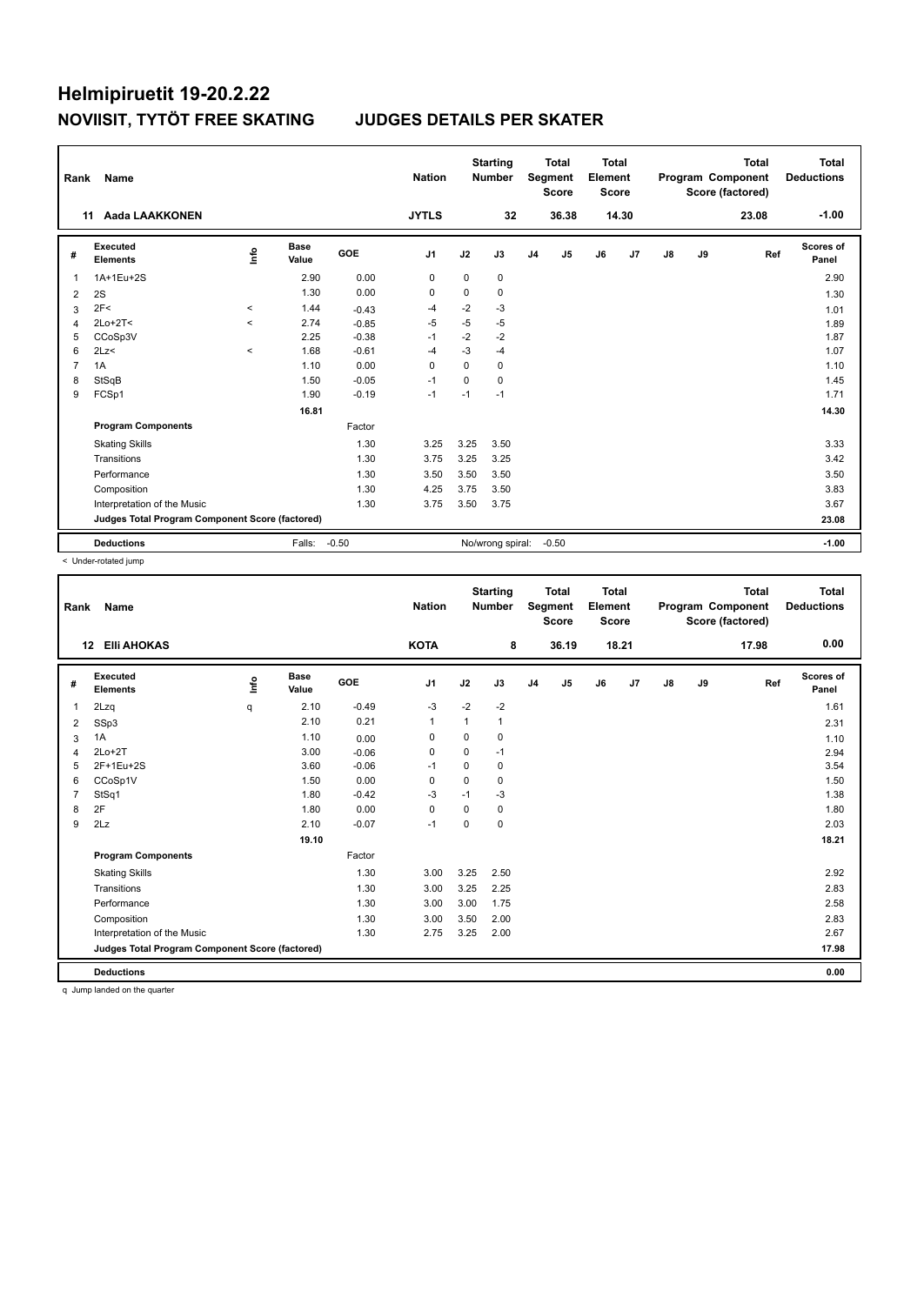| Rank           | Name                                            |         |                      |         | <b>Nation</b>  |          | <b>Starting</b><br><b>Number</b> |                | <b>Total</b><br>Segment<br><b>Score</b> | <b>Total</b><br>Element<br><b>Score</b> |                |               |    | <b>Total</b><br>Program Component<br>Score (factored) | Total<br><b>Deductions</b> |
|----------------|-------------------------------------------------|---------|----------------------|---------|----------------|----------|----------------------------------|----------------|-----------------------------------------|-----------------------------------------|----------------|---------------|----|-------------------------------------------------------|----------------------------|
|                | Neelia MYLLYMAA<br>13                           |         |                      |         | <b>KULS</b>    |          | 20                               |                | 36.04                                   |                                         | 14.63          |               |    | 21.91                                                 | $-0.50$                    |
| #              | Executed<br><b>Elements</b>                     | ١nfo    | <b>Base</b><br>Value | GOE     | J <sub>1</sub> | J2       | J3                               | J <sub>4</sub> | J5                                      | J6                                      | J <sub>7</sub> | $\mathsf{J}8$ | J9 | Ref                                                   | <b>Scores of</b><br>Panel  |
| $\overline{1}$ | $2F+2Lo<$                                       | $\prec$ | 3.16                 | $-0.60$ | -3             | -3       | $-4$                             |                |                                         |                                         |                |               |    |                                                       | 2.56                       |
| 2              | 2Log                                            | q       | 1.70                 | $-0.34$ | $-2$           | $-2$     | $-2$                             |                |                                         |                                         |                |               |    |                                                       | 1.36                       |
| 3              | 1A+1Eu+2S                                       |         | 2.90                 | $-0.09$ | $-1$           | 0        | $-1$                             |                |                                         |                                         |                |               |    |                                                       | 2.81                       |
| $\overline{4}$ | 2Fq                                             | q       | 1.80                 | $-0.54$ | $-3$           | $-3$     | $-3$                             |                |                                         |                                         |                |               |    |                                                       | 1.26                       |
| 5              | SSp1                                            |         | 1.30                 | $-0.13$ | $-1$           | $-1$     | $-1$                             |                |                                         |                                         |                |               |    |                                                       | 1.17                       |
| 6              | 1A                                              |         | 1.10                 | 0.00    | 0              | $\Omega$ | 0                                |                |                                         |                                         |                |               |    |                                                       | 1.10                       |
| $\overline{7}$ | StSqB                                           |         | 1.50                 | $-0.20$ | $-1$           | $-1$     | $-2$                             |                |                                         |                                         |                |               |    |                                                       | 1.30                       |
| 8              | 2S                                              |         | 1.30                 | $-0.65$ | $-5$           | $-5$     | $-5$                             |                |                                         |                                         |                |               |    |                                                       | 0.65                       |
| 9              | CCoSp2                                          |         | 2.50                 | $-0.08$ | 0              | 0        | $-1$                             |                |                                         |                                         |                |               |    |                                                       | 2.42                       |
|                |                                                 |         | 17.26                |         |                |          |                                  |                |                                         |                                         |                |               |    |                                                       | 14.63                      |
|                | <b>Program Components</b>                       |         |                      | Factor  |                |          |                                  |                |                                         |                                         |                |               |    |                                                       |                            |
|                | <b>Skating Skills</b>                           |         |                      | 1.30    | 3.50           | 3.50     | 3.50                             |                |                                         |                                         |                |               |    |                                                       | 3.50                       |
|                | Transitions                                     |         |                      | 1.30    | 3.50           | 3.25     | 3.50                             |                |                                         |                                         |                |               |    |                                                       | 3.42                       |
|                | Performance                                     |         |                      | 1.30    | 3.50           | 3.25     | 3.00                             |                |                                         |                                         |                |               |    |                                                       | 3.25                       |
|                | Composition                                     |         |                      | 1.30    | 3.50           | 3.50     | 3.25                             |                |                                         |                                         |                |               |    |                                                       | 3.42                       |
|                | Interpretation of the Music                     |         |                      | 1.30    | 3.25           | 3.25     | 3.25                             |                |                                         |                                         |                |               |    |                                                       | 3.25                       |
|                | Judges Total Program Component Score (factored) |         |                      |         |                |          |                                  |                |                                         |                                         |                |               |    |                                                       | 21.91                      |
|                | <b>Deductions</b>                               |         | Falls:               | $-0.50$ |                |          |                                  |                |                                         |                                         |                |               |    |                                                       | $-0.50$                    |

< Under-rotated jump q Jump landed on the quarter

| Rank           | Name                                            |         |                      |         | <b>Nation</b> |             | <b>Starting</b><br><b>Number</b> |                | <b>Total</b><br>Segment<br><b>Score</b> | <b>Total</b><br>Element<br><b>Score</b> |       |               |    | <b>Total</b><br>Program Component<br>Score (factored) | <b>Total</b><br><b>Deductions</b> |
|----------------|-------------------------------------------------|---------|----------------------|---------|---------------|-------------|----------------------------------|----------------|-----------------------------------------|-----------------------------------------|-------|---------------|----|-------------------------------------------------------|-----------------------------------|
|                | Varpu TOURA<br>14                               |         |                      |         | <b>MJT</b>    |             | 25                               |                | 35.76                                   |                                         | 14.35 |               |    | 21.91                                                 | $-0.50$                           |
| #              | <b>Executed</b><br><b>Elements</b>              | lnfo    | <b>Base</b><br>Value | GOE     | J1            | J2          | J3                               | J <sub>4</sub> | J5                                      | J6                                      | J7    | $\mathsf{J}8$ | J9 | Ref                                                   | <b>Scores of</b><br>Panel         |
| 1              | 1A                                              |         | 1.10                 | 0.00    | $\mathbf 0$   | $\mathbf 0$ | 0                                |                |                                         |                                         |       |               |    |                                                       | 1.10                              |
| $\overline{2}$ | 2S                                              |         | 1.30                 | $-0.04$ | $-1$          | 0           | 0                                |                |                                         |                                         |       |               |    |                                                       | 1.26                              |
| 3              | 2Lze                                            | e       | 1.68                 | $-0.50$ | -3            | $-3$        | $-3$                             |                |                                         |                                         |       |               |    |                                                       | 1.18                              |
| 4              | $2Fq+1T$                                        | q       | 2.20                 | $-0.42$ | $-3$          | $-2$        | $-2$                             |                |                                         |                                         |       |               |    |                                                       | 1.78                              |
| 5              | SSp4                                            |         | 2.50                 | 0.08    | 0             |             | 0                                |                |                                         |                                         |       |               |    |                                                       | 2.58                              |
| 6              | StSq1                                           |         | 1.80                 | $-0.42$ | $-3$          | $-2$        | $-2$                             |                |                                         |                                         |       |               |    |                                                       | 1.38                              |
| $\overline{7}$ | 2Lo                                             |         | 1.70                 | $-0.11$ | $-1$          | $\mathbf 0$ | $-1$                             |                |                                         |                                         |       |               |    |                                                       | 1.59                              |
| 8              | $2S+2T2$                                        | $\prec$ | 2.34                 | $-0.30$ | $-3$          | $-2$        | $-2$                             |                |                                         |                                         |       |               |    |                                                       | 2.04                              |
| 9              | CCoSp2V                                         |         | 1.88                 | $-0.44$ | -3            | $-2$        | $-2$                             |                |                                         |                                         |       |               |    |                                                       | 1.44                              |
|                |                                                 |         | 16.50                |         |               |             |                                  |                |                                         |                                         |       |               |    |                                                       | 14.35                             |
|                | <b>Program Components</b>                       |         |                      | Factor  |               |             |                                  |                |                                         |                                         |       |               |    |                                                       |                                   |
|                | <b>Skating Skills</b>                           |         |                      | 1.30    | 3.00          | 3.25        | 3.25                             |                |                                         |                                         |       |               |    |                                                       | 3.17                              |
|                | Transitions                                     |         |                      | 1.30    | 3.25          | 3.50        | 3.50                             |                |                                         |                                         |       |               |    |                                                       | 3.42                              |
|                | Performance                                     |         |                      | 1.30    | 3.00          | 3.50        | 3.00                             |                |                                         |                                         |       |               |    |                                                       | 3.17                              |
|                | Composition                                     |         |                      | 1.30    | 3.50          | 4.00        | 3.50                             |                |                                         |                                         |       |               |    |                                                       | 3.67                              |
|                | Interpretation of the Music                     |         |                      | 1.30    | 3.00          | 4.00        | 3.25                             |                |                                         |                                         |       |               |    |                                                       | 3.42                              |
|                | Judges Total Program Component Score (factored) |         |                      |         |               |             |                                  |                |                                         |                                         |       |               |    |                                                       | 21.91                             |
|                | <b>Deductions</b>                               |         | Falls:               | $-0.50$ |               |             |                                  |                |                                         |                                         |       |               |    |                                                       | $-0.50$                           |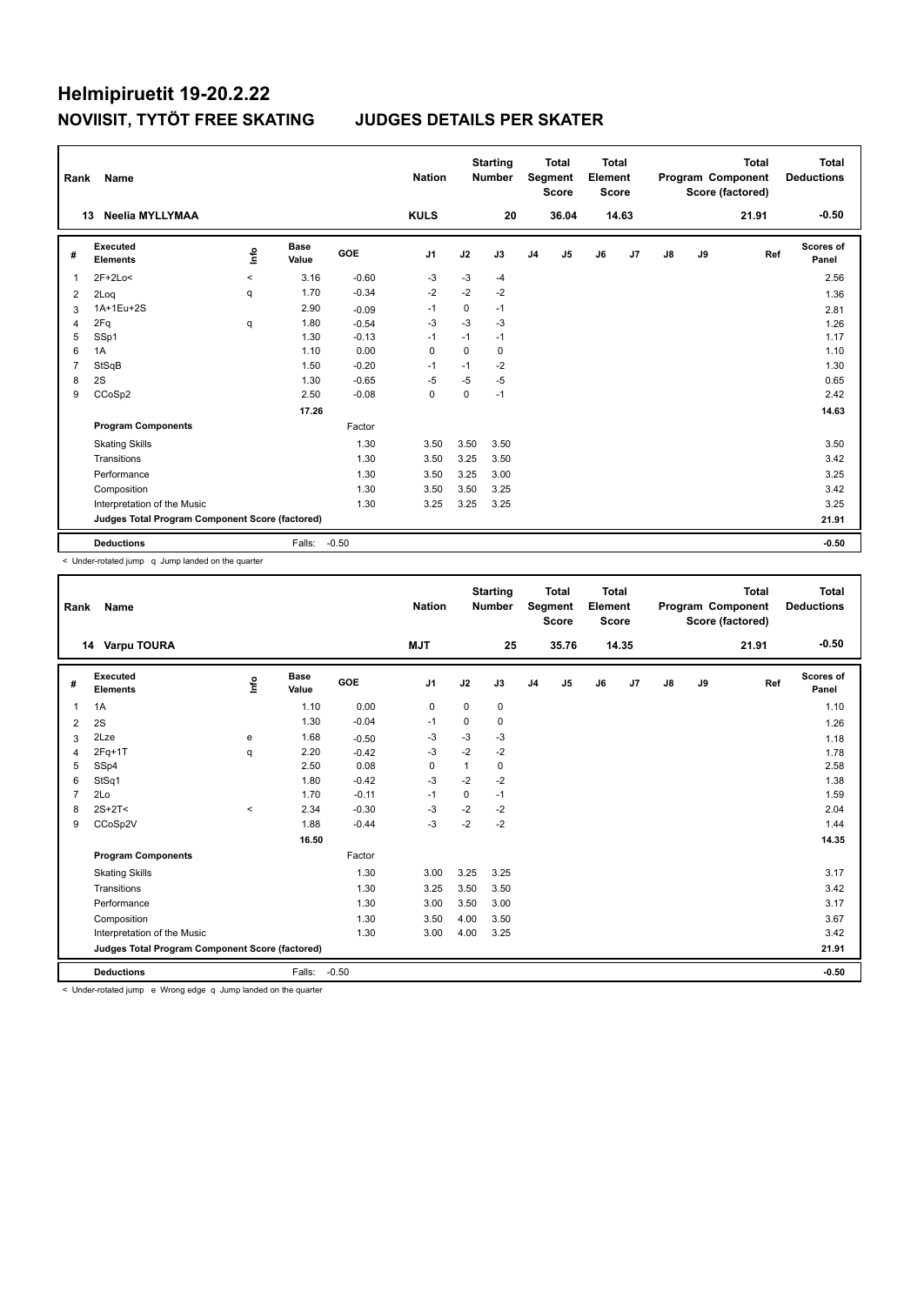| Rank           | Name                                            |                                  |                      |         | <b>Nation</b>  |             | <b>Starting</b><br><b>Number</b> |                | <b>Total</b><br>Segment<br><b>Score</b> | Total<br>Element<br><b>Score</b> |       |               |    | <b>Total</b><br>Program Component<br>Score (factored) | Total<br><b>Deductions</b> |
|----------------|-------------------------------------------------|----------------------------------|----------------------|---------|----------------|-------------|----------------------------------|----------------|-----------------------------------------|----------------------------------|-------|---------------|----|-------------------------------------------------------|----------------------------|
|                | Iris KÄYHTY<br>15                               |                                  |                      |         | <b>HTA</b>     |             | $\mathbf{2}$                     |                | 35.04                                   |                                  | 14.51 |               |    | 21.03                                                 | $-0.50$                    |
| #              | Executed<br><b>Elements</b>                     | $\mathop{\mathsf{Int}}\nolimits$ | <b>Base</b><br>Value | GOE     | J <sub>1</sub> | J2          | J3                               | J <sub>4</sub> | J5                                      | J6                               | J7    | $\mathsf{J}8$ | J9 | Ref                                                   | <b>Scores of</b><br>Panel  |
| $\overline{1}$ | 2Lz                                             |                                  | 2.10                 | 0.00    | 0              | $\mathbf 0$ | 0                                |                |                                         |                                  |       |               |    |                                                       | 2.10                       |
| 2              | 2F<+1A+SEQ                                      | $\,<\,$                          | 2.03                 | $-0.43$ | $-3$           | $-3$        | $-3$                             |                |                                         |                                  |       |               |    |                                                       | 1.60                       |
| 3              | 2Lz                                             | $\prec$                          | 1.68                 | $-0.39$ | $-3$           | $-2$        | $-2$                             |                |                                         |                                  |       |               |    |                                                       | 1.29                       |
| 4              | 2Fq                                             | q                                | 1.80                 | $-0.48$ | $-3$           | $-2$        | $-3$                             |                |                                         |                                  |       |               |    |                                                       | 1.32                       |
| 5              | FCSp                                            |                                  | 0.00                 | 0.00    | ٠              | ٠           |                                  |                |                                         |                                  |       |               |    |                                                       | 0.00                       |
| 6              | 2S                                              |                                  | 1.30                 | 0.00    | $\mathbf 0$    | 0           | 0                                |                |                                         |                                  |       |               |    |                                                       | 1.30                       |
| $\overline{7}$ | 1A+1Eu+2Sq                                      | q                                | 2.90                 | $-0.30$ | $-3$           | $-2$        | $-2$                             |                |                                         |                                  |       |               |    |                                                       | 2.60                       |
| 8              | StSqB                                           |                                  | 1.50                 | $-0.10$ | $-2$           | 0           | 0                                |                |                                         |                                  |       |               |    |                                                       | 1.40                       |
| 9              | CCoSp3                                          |                                  | 3.00                 | $-0.10$ | $-1$           | 0           | 0                                |                |                                         |                                  |       |               |    |                                                       | 2.90                       |
|                |                                                 |                                  | 16.31                |         |                |             |                                  |                |                                         |                                  |       |               |    |                                                       | 14.51                      |
|                | <b>Program Components</b>                       |                                  |                      | Factor  |                |             |                                  |                |                                         |                                  |       |               |    |                                                       |                            |
|                | <b>Skating Skills</b>                           |                                  |                      | 1.30    | 3.25           | 3.25        | 3.25                             |                |                                         |                                  |       |               |    |                                                       | 3.25                       |
|                | Transitions                                     |                                  |                      | 1.30    | 3.00           | 3.25        | 3.00                             |                |                                         |                                  |       |               |    |                                                       | 3.08                       |
|                | Performance                                     |                                  |                      | 1.30    | 3.00           | 3.50        | 3.25                             |                |                                         |                                  |       |               |    |                                                       | 3.25                       |
|                | Composition                                     |                                  |                      | 1.30    | 3.25           | 3.50        | 3.50                             |                |                                         |                                  |       |               |    |                                                       | 3.42                       |
|                | Interpretation of the Music                     |                                  |                      | 1.30    | 3.00           | 3.00        | 3.50                             |                |                                         |                                  |       |               |    |                                                       | 3.17                       |
|                | Judges Total Program Component Score (factored) |                                  |                      |         |                |             |                                  |                |                                         |                                  |       |               |    |                                                       | 21.03                      |
|                | <b>Deductions</b>                               |                                  | Falls:               | $-0.50$ |                |             |                                  |                |                                         |                                  |       |               |    |                                                       | $-0.50$                    |

< Under-rotated jump q Jump landed on the quarter

| Rank           | Name                                            |          |                      |         | <b>Nation</b>  |          | <b>Starting</b><br><b>Number</b> |                | <b>Total</b><br>Segment<br><b>Score</b> | <b>Total</b><br>Element<br><b>Score</b> |       |               |    | <b>Total</b><br>Program Component<br>Score (factored) | <b>Total</b><br><b>Deductions</b> |
|----------------|-------------------------------------------------|----------|----------------------|---------|----------------|----------|----------------------------------|----------------|-----------------------------------------|-----------------------------------------|-------|---------------|----|-------------------------------------------------------|-----------------------------------|
| 16             | <b>Venla ERONEN</b>                             |          |                      |         | <b>HTK</b>     |          | 16                               |                | 34.48                                   |                                         | 17.14 |               |    | 17.34                                                 | 0.00                              |
| #              | <b>Executed</b><br><b>Elements</b>              | lnfo     | <b>Base</b><br>Value | GOE     | J <sub>1</sub> | J2       | J3                               | J <sub>4</sub> | J5                                      | J6                                      | J7    | $\mathsf{J}8$ | J9 | Ref                                                   | Scores of<br>Panel                |
| 1              | $2S+2T$                                         |          | 2.60                 | $-0.22$ | $-1$           | $-2$     | $-2$                             |                |                                         |                                         |       |               |    |                                                       | 2.38                              |
| 2              | 2Lo+1Eu+2F<                                     | $\hat{}$ | 3.64                 | $-0.68$ | $-5$           | $-3$     | $-4$                             |                |                                         |                                         |       |               |    |                                                       | 2.96                              |
| 3              | 2S                                              |          | 1.30                 | $-0.09$ | $-1$           | 0        | $-1$                             |                |                                         |                                         |       |               |    |                                                       | 1.21                              |
| 4              | SSp2                                            |          | 1.60                 | 0.16    | 2              | 1        | 0                                |                |                                         |                                         |       |               |    |                                                       | 1.76                              |
| 5              | 2F                                              |          | 1.80                 | $-0.24$ | $-1$           | $-1$     | $-2$                             |                |                                         |                                         |       |               |    |                                                       | 1.56                              |
| 6              | 2Lo                                             |          | 1.70                 | 0.00    | $\Omega$       | $\Omega$ | $\Omega$                         |                |                                         |                                         |       |               |    |                                                       | 1.70                              |
| $\overline{7}$ | 1A                                              |          | 1.10                 | $-0.11$ | $-1$           | $-1$     | $-1$                             |                |                                         |                                         |       |               |    |                                                       | 0.99                              |
| 8              | CCoSp4                                          |          | 3.50                 | $-0.12$ | $\mathbf 0$    | $\Omega$ | $-1$                             |                |                                         |                                         |       |               |    |                                                       | 3.38                              |
| 9              | StSqB                                           |          | 1.50                 | $-0.30$ | $-1$           | $-1$     | $-4$                             |                |                                         |                                         |       |               |    |                                                       | 1.20                              |
|                |                                                 |          | 18.74                |         |                |          |                                  |                |                                         |                                         |       |               |    |                                                       | 17.14                             |
|                | <b>Program Components</b>                       |          |                      | Factor  |                |          |                                  |                |                                         |                                         |       |               |    |                                                       |                                   |
|                | <b>Skating Skills</b>                           |          |                      | 1.30    | 3.25           | 2.75     | 2.25                             |                |                                         |                                         |       |               |    |                                                       | 2.75                              |
|                | Transitions                                     |          |                      | 1.30    | 3.00           | 2.50     | 2.00                             |                |                                         |                                         |       |               |    |                                                       | 2.50                              |
|                | Performance                                     |          |                      | 1.30    | 3.50           | 2.50     | 2.25                             |                |                                         |                                         |       |               |    |                                                       | 2.75                              |
|                | Composition                                     |          |                      | 1.30    | 3.25           | 3.00     | 2.00                             |                |                                         |                                         |       |               |    |                                                       | 2.75                              |
|                | Interpretation of the Music                     |          |                      | 1.30    | 3.25           | 2.75     | 1.75                             |                |                                         |                                         |       |               |    |                                                       | 2.58                              |
|                | Judges Total Program Component Score (factored) |          |                      |         |                |          |                                  |                |                                         |                                         |       |               |    |                                                       | 17.34                             |
|                | <b>Deductions</b>                               |          |                      |         |                |          |                                  |                |                                         |                                         |       |               |    |                                                       | 0.00                              |
|                |                                                 |          |                      |         |                |          |                                  |                |                                         |                                         |       |               |    |                                                       |                                   |

< Under-rotated jump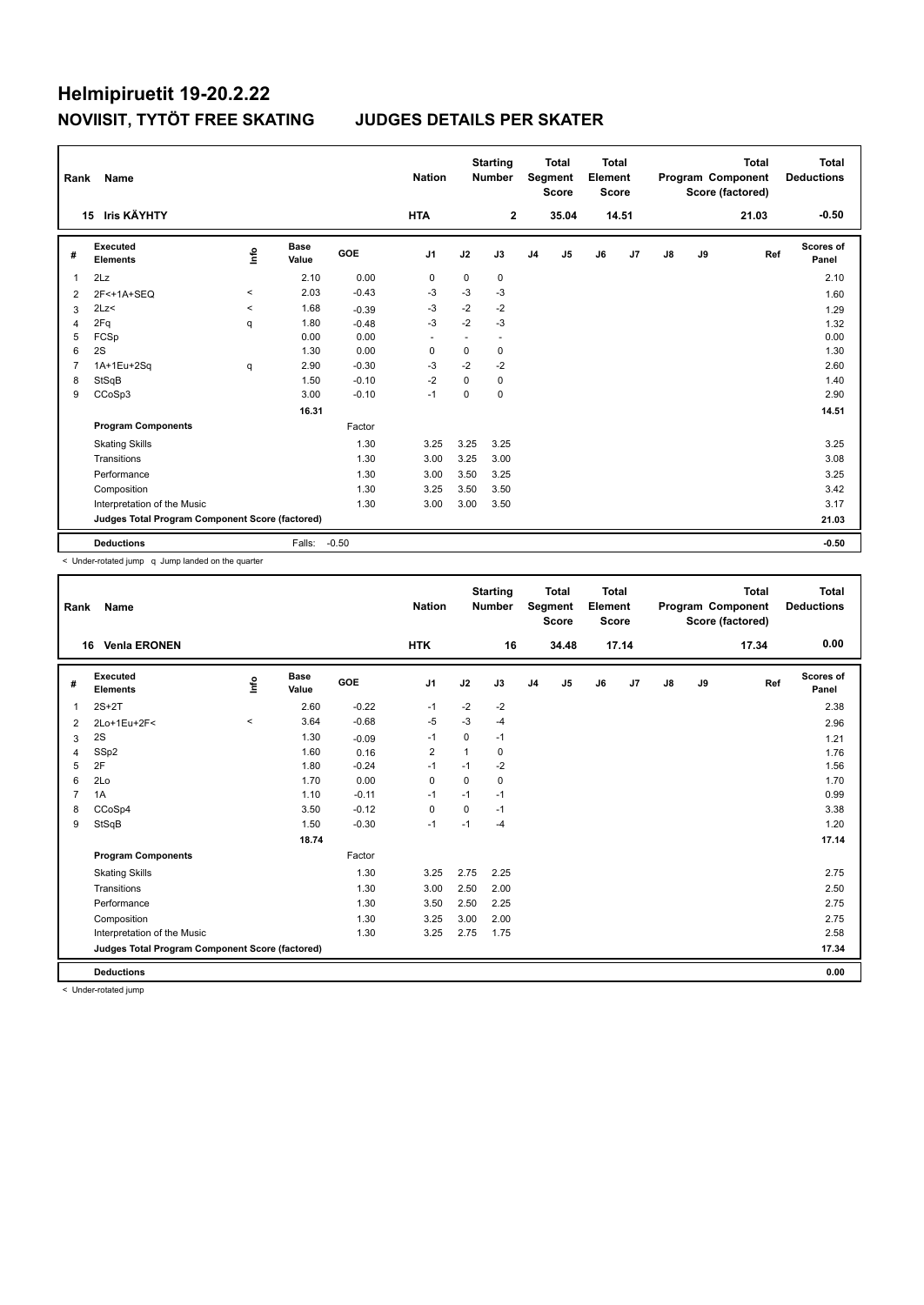| Rank           | Name                                            |      |                  |         | <b>Nation</b>            |          | <b>Starting</b><br><b>Number</b> |                | <b>Total</b><br>Segment<br><b>Score</b> | Total<br>Element<br><b>Score</b> |       |               |    | Total<br>Program Component<br>Score (factored) | <b>Total</b><br><b>Deductions</b> |
|----------------|-------------------------------------------------|------|------------------|---------|--------------------------|----------|----------------------------------|----------------|-----------------------------------------|----------------------------------|-------|---------------|----|------------------------------------------------|-----------------------------------|
|                | lina PIIROINEN<br>17                            |      |                  |         | <b>JOKA</b>              |          | 13                               |                | 33.91                                   |                                  | 10.36 |               |    | 24.05                                          | $-0.50$                           |
| #              | Executed<br><b>Elements</b>                     | lnfo | Base<br>Value    | GOE     | J <sub>1</sub>           | J2       | J3                               | J <sub>4</sub> | J5                                      | J6                               | J7    | $\mathsf{J}8$ | J9 | Ref                                            | <b>Scores of</b><br>Panel         |
| 1              | 1A                                              |      | 1.10             | 0.00    | 0                        | 0        | 0                                |                |                                         |                                  |       |               |    |                                                | 1.10                              |
| $\overline{2}$ | 1Lz                                             |      | 0.60             | $-0.24$ | $-4$                     | $-5$     | $-3$                             |                |                                         |                                  |       |               |    |                                                | 0.36                              |
| 3              | CCoSp2V                                         |      | 1.88             | $-0.44$ | $-2$                     | $-3$     | $-2$                             |                |                                         |                                  |       |               |    |                                                | 1.44                              |
| $\overline{4}$ | 2F                                              |      | 1.80             | $-0.90$ | $-5$                     | $-5$     | $-5$                             |                |                                         |                                  |       |               |    |                                                | 0.90                              |
| 5              | 1S                                              |      | 0.40             | $-0.03$ | $-1$                     | $-1$     | 0                                |                |                                         |                                  |       |               |    |                                                | 0.37                              |
| 6              | FSSp                                            |      | 0.00             | 0.00    | $\overline{\phantom{a}}$ |          | $\overline{a}$                   |                |                                         |                                  |       |               |    |                                                | 0.00                              |
| $\overline{7}$ | StSq2                                           |      | 2.60             | 0.00    | $\mathbf 0$              | 0        | 0                                |                |                                         |                                  |       |               |    |                                                | 2.60                              |
| 8              | 2Lz!+1Eu<<+2Sq                                  |      | 3.40             | $-1.05$ | -5                       | -5       | -5                               |                |                                         |                                  |       |               |    |                                                | 2.35                              |
| 9              | 1F+1A+SEQ                                       |      | 1.28             | $-0.04$ | $-1$                     | $\Omega$ | 0                                |                |                                         |                                  |       |               |    |                                                | 1.24                              |
|                |                                                 |      | 13.06            |         |                          |          |                                  |                |                                         |                                  |       |               |    |                                                | 10.36                             |
|                | <b>Program Components</b>                       |      |                  | Factor  |                          |          |                                  |                |                                         |                                  |       |               |    |                                                |                                   |
|                | <b>Skating Skills</b>                           |      |                  | 1.30    | 4.25                     | 4.25     | 4.00                             |                |                                         |                                  |       |               |    |                                                | 4.17                              |
|                | Transitions                                     |      |                  | 1.30    | 4.00                     | 4.00     | 3.50                             |                |                                         |                                  |       |               |    |                                                | 3.83                              |
|                | Performance                                     |      |                  | 1.30    | 3.00                     | 3.25     | 3.25                             |                |                                         |                                  |       |               |    |                                                | 3.17                              |
|                | Composition                                     |      |                  | 1.30    | 4.00                     | 4.00     | 3.50                             |                |                                         |                                  |       |               |    |                                                | 3.83                              |
|                | Interpretation of the Music                     |      |                  | 1.30    | 3.25                     | 3.50     | 3.75                             |                |                                         |                                  |       |               |    |                                                | 3.50                              |
|                | Judges Total Program Component Score (factored) |      |                  |         |                          |          |                                  |                |                                         |                                  |       |               |    |                                                | 24.05                             |
|                | <b>Deductions</b>                               |      | No/wrong spiral: | $-0.50$ |                          |          |                                  |                |                                         |                                  |       |               |    |                                                | $-0.50$                           |

<< Downgraded jump ! Not clear edge q Jump landed on the quarter

| Rank           | <b>Name</b>                                     |    |                      |         | <b>Nation</b> |      | <b>Starting</b><br><b>Number</b> |                | <b>Total</b><br>Segment<br><b>Score</b> | Total<br>Element<br><b>Score</b> |       |               |    | <b>Total</b><br>Program Component<br>Score (factored) | <b>Total</b><br><b>Deductions</b> |
|----------------|-------------------------------------------------|----|----------------------|---------|---------------|------|----------------------------------|----------------|-----------------------------------------|----------------------------------|-------|---------------|----|-------------------------------------------------------|-----------------------------------|
|                | <b>Maija LARHA</b><br>18                        |    |                      |         | <b>MTK</b>    |      | 12                               |                | 33.76                                   |                                  | 13.40 |               |    | 21.36                                                 | $-1.00$                           |
| #              | Executed<br><b>Elements</b>                     | ۴ô | <b>Base</b><br>Value | GOE     | J1            | J2   | J3                               | J <sub>4</sub> | J5                                      | J6                               | J7    | $\mathsf{J}8$ | J9 | Ref                                                   | <b>Scores of</b><br>Panel         |
| $\overline{1}$ | 1A+1Eu+2S                                       |    | 2.90                 | $-0.17$ | $-1$          | $-1$ | $-2$                             |                |                                         |                                  |       |               |    |                                                       | 2.73                              |
| $\overline{2}$ | 2Lz                                             |    | 2.10                 | $-1.05$ | $-5$          | $-5$ | $-5$                             |                |                                         |                                  |       |               |    |                                                       | 1.05                              |
| 3              | 1Lo                                             |    | 0.50                 | 0.00    | 0             | 0    | 0                                |                |                                         |                                  |       |               |    |                                                       | 0.50                              |
| $\overline{4}$ | CCSp1V                                          |    | 1.50                 | $-0.75$ | $-5$          | $-5$ | $-5$                             |                |                                         |                                  |       |               |    |                                                       | 0.75                              |
| 5              | 2Lo                                             |    | 1.70                 | $-0.28$ | $-2$          | $-1$ | $-2$                             |                |                                         |                                  |       |               |    |                                                       | 1.42                              |
| 6              | StSqB                                           |    | 1.50                 | $-0.05$ | 0             | 0    | $-1$                             |                |                                         |                                  |       |               |    |                                                       | 1.45                              |
| $\overline{7}$ | $2T+1T$                                         |    | 1.70                 | $-0.26$ | $-2$          | $-1$ | $-3$                             |                |                                         |                                  |       |               |    |                                                       | 1.44                              |
| 8              | 2F                                              |    | 1.80                 | $-0.24$ | $-2$          | $-2$ | 0                                |                |                                         |                                  |       |               |    |                                                       | 1.56                              |
| 9              | CCoSp2                                          |    | 2.50                 | 0.00    | $-1$          | -1   | 0                                |                |                                         |                                  |       |               |    |                                                       | 2.50                              |
|                |                                                 |    | 16.20                |         |               |      |                                  |                |                                         |                                  |       |               |    |                                                       | 13.40                             |
|                | <b>Program Components</b>                       |    |                      | Factor  |               |      |                                  |                |                                         |                                  |       |               |    |                                                       |                                   |
|                | <b>Skating Skills</b>                           |    |                      | 1.30    | 3.75          | 3.75 | 3.75                             |                |                                         |                                  |       |               |    |                                                       | 3.75                              |
|                | Transitions                                     |    |                      | 1.30    | 3.25          | 3.25 | 3.25                             |                |                                         |                                  |       |               |    |                                                       | 3.25                              |
|                | Performance                                     |    |                      | 1.30    | 2.75          | 3.00 | 2.75                             |                |                                         |                                  |       |               |    |                                                       | 2.83                              |
|                | Composition                                     |    |                      | 1.30    | 3.25          | 3.50 | 3.50                             |                |                                         |                                  |       |               |    |                                                       | 3.42                              |
|                | Interpretation of the Music                     |    |                      | 1.30    | 3.00          | 3.50 | 3.00                             |                |                                         |                                  |       |               |    |                                                       | 3.17                              |
|                | Judges Total Program Component Score (factored) |    |                      |         |               |      |                                  |                |                                         |                                  |       |               |    |                                                       | 21.36                             |
|                | <b>Deductions</b>                               |    | Falls:               | $-0.50$ |               |      | No/wrong spiral:                 |                | $-0.50$                                 |                                  |       |               |    |                                                       | $-1.00$                           |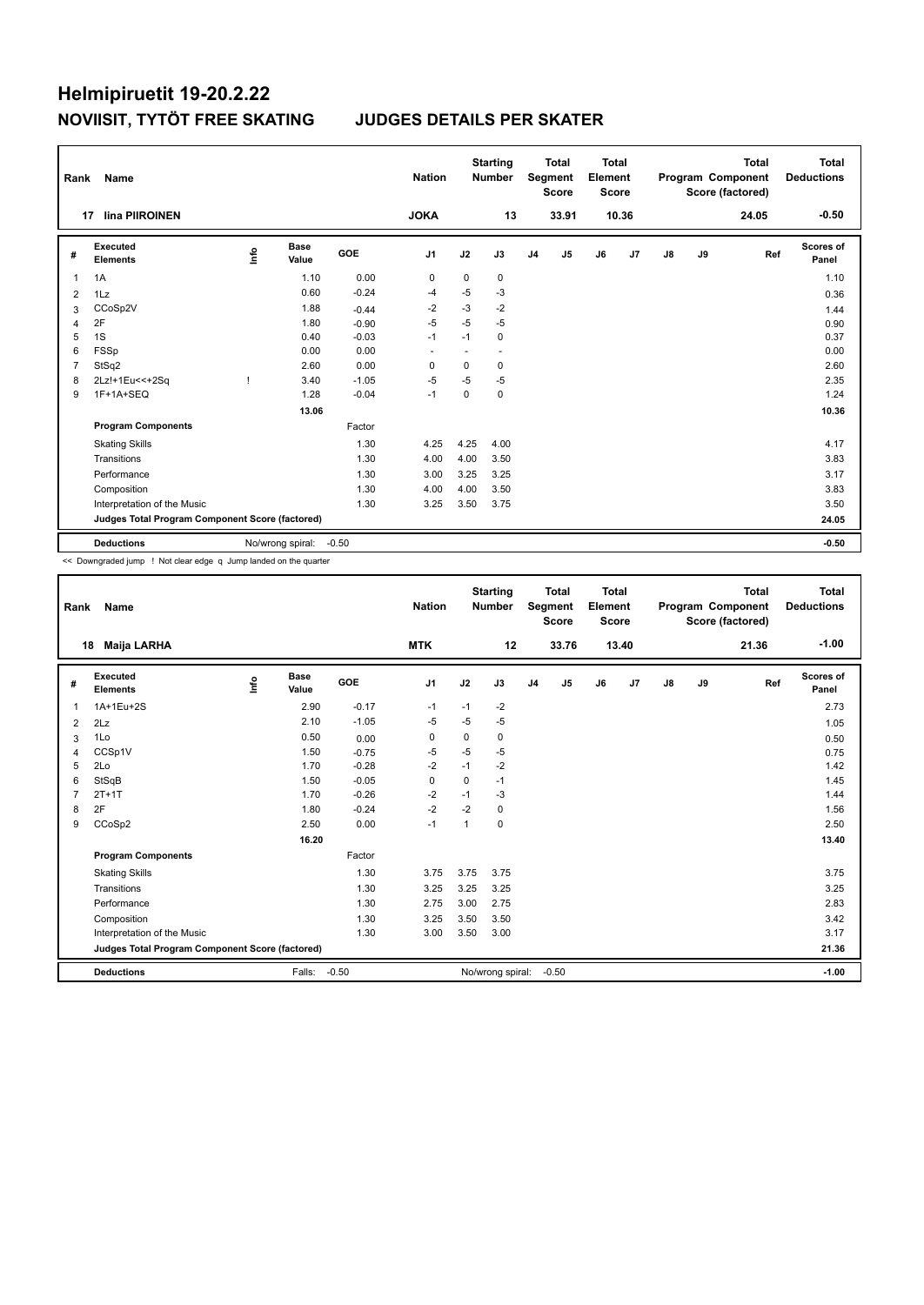| Rank           | Name                                            |                                  |                      |         | <b>Nation</b>  |      | <b>Starting</b><br><b>Number</b> |                | <b>Total</b><br>Segment<br><b>Score</b> | Total<br>Element<br><b>Score</b> |       |               |    | <b>Total</b><br>Program Component<br>Score (factored) | Total<br><b>Deductions</b> |
|----------------|-------------------------------------------------|----------------------------------|----------------------|---------|----------------|------|----------------------------------|----------------|-----------------------------------------|----------------------------------|-------|---------------|----|-------------------------------------------------------|----------------------------|
|                | Sonja KÄRKI<br>19                               |                                  |                      |         | <b>TL</b>      |      | 34                               |                | 33.60                                   |                                  | 13.73 |               |    | 20.37                                                 | $-0.50$                    |
| #              | Executed<br><b>Elements</b>                     | $\mathop{\mathsf{Int}}\nolimits$ | <b>Base</b><br>Value | GOE     | J <sub>1</sub> | J2   | J3                               | J <sub>4</sub> | J5                                      | J6                               | J7    | $\mathsf{J}8$ | J9 | Ref                                                   | <b>Scores of</b><br>Panel  |
| $\overline{1}$ | 2Fq                                             | q                                | 1.80                 | $-0.54$ | $-3$           | $-3$ | $-3$                             |                |                                         |                                  |       |               |    |                                                       | 1.26                       |
| 2              | 1A+1Eu+2Sq                                      | q                                | 2.90                 | $-0.30$ | -3             | $-2$ | $-2$                             |                |                                         |                                  |       |               |    |                                                       | 2.60                       |
| 3              | 2T <                                            | $\prec$                          | 1.04                 | $-0.45$ | -5             | $-4$ | $-4$                             |                |                                         |                                  |       |               |    |                                                       | 0.59                       |
| 4              | StSqB                                           |                                  | 1.50                 | $-0.75$ | $-5$           | $-5$ | $-5$                             |                |                                         |                                  |       |               |    |                                                       | 0.75                       |
| 5              | 2Lzq                                            | q                                | 2.10                 | $-0.70$ | $-3$           | $-3$ | $-4$                             |                |                                         |                                  |       |               |    |                                                       | 1.40                       |
| 6              | $1A+2T2$                                        | $\prec$                          | 2.14                 | $-0.33$ | $-3$           | $-2$ | $-4$                             |                |                                         |                                  |       |               |    |                                                       | 1.81                       |
| $\overline{7}$ | CCoSp2                                          |                                  | 2.50                 | 0.00    | $\mathbf 0$    | 0    | 0                                |                |                                         |                                  |       |               |    |                                                       | 2.50                       |
| 8              | 2Lo<                                            | $\hat{}$                         | 1.36                 | $-0.50$ | -4             | $-3$ | $-4$                             |                |                                         |                                  |       |               |    |                                                       | 0.86                       |
| 9              | CSSp1                                           |                                  | 1.90                 | 0.06    | $\mathbf 0$    | 1    | 0                                |                |                                         |                                  |       |               |    |                                                       | 1.96                       |
|                |                                                 |                                  | 17.24                |         |                |      |                                  |                |                                         |                                  |       |               |    |                                                       | 13.73                      |
|                | <b>Program Components</b>                       |                                  |                      | Factor  |                |      |                                  |                |                                         |                                  |       |               |    |                                                       |                            |
|                | <b>Skating Skills</b>                           |                                  |                      | 1.30    | 2.75           | 3.25 | 3.25                             |                |                                         |                                  |       |               |    |                                                       | 3.08                       |
|                | Transitions                                     |                                  |                      | 1.30    | 3.00           | 3.00 | 2.75                             |                |                                         |                                  |       |               |    |                                                       | 2.92                       |
|                | Performance                                     |                                  |                      | 1.30    | 2.75           | 3.50 | 3.25                             |                |                                         |                                  |       |               |    |                                                       | 3.17                       |
|                | Composition                                     |                                  |                      | 1.30    | 3.25           | 3.75 | 3.00                             |                |                                         |                                  |       |               |    |                                                       | 3.33                       |
|                | Interpretation of the Music                     |                                  |                      | 1.30    | 3.00           | 3.50 | 3.00                             |                |                                         |                                  |       |               |    |                                                       | 3.17                       |
|                | Judges Total Program Component Score (factored) |                                  |                      |         |                |      |                                  |                |                                         |                                  |       |               |    |                                                       | 20.37                      |
|                | <b>Deductions</b>                               |                                  | Falls:               | $-0.50$ |                |      |                                  |                |                                         |                                  |       |               |    |                                                       | $-0.50$                    |

< Under-rotated jump q Jump landed on the quarter

| Rank           | Name                                            |            |                      |         | <b>Nation</b>  |             | <b>Starting</b><br><b>Number</b> |                | <b>Total</b><br>Segment<br><b>Score</b> | Total<br>Element<br><b>Score</b> |                |    |    | <b>Total</b><br>Program Component<br>Score (factored) | <b>Total</b><br><b>Deductions</b> |
|----------------|-------------------------------------------------|------------|----------------------|---------|----------------|-------------|----------------------------------|----------------|-----------------------------------------|----------------------------------|----------------|----|----|-------------------------------------------------------|-----------------------------------|
|                | <b>Vilma HAKALAINEN</b><br>20                   |            |                      |         | <b>KKJT</b>    |             | 14                               |                | 33.33                                   |                                  | 15.79          |    |    | 17.54                                                 | 0.00                              |
| #              | Executed<br><b>Elements</b>                     | <b>Lin</b> | <b>Base</b><br>Value | GOE     | J <sub>1</sub> | J2          | J3                               | J <sub>4</sub> | J5                                      | J6                               | J <sub>7</sub> | J8 | J9 | Ref                                                   | <b>Scores of</b><br>Panel         |
| 1              | 2S                                              |            | 1.30                 | 0.00    | $\mathbf 0$    | $\mathbf 0$ | $\pmb{0}$                        |                |                                         |                                  |                |    |    |                                                       | 1.30                              |
| 2              | FSSp4                                           |            | 3.00                 | 0.10    | $\mathbf{1}$   | 1           | $-1$                             |                |                                         |                                  |                |    |    |                                                       | 3.10                              |
| 3              | 2Fq                                             | q          | 1.80                 | $-0.36$ | $-2$           | $-2$        | $-2$                             |                |                                         |                                  |                |    |    |                                                       | 1.44                              |
| 4              | 2Lz<                                            | $\hat{}$   | 1.68                 | $-0.73$ | $-4$           | $-4$        | $-5$                             |                |                                         |                                  |                |    |    |                                                       | 0.95                              |
| 5              | $1A+2Lo<$                                       | $\prec$    | 2.46                 | $-0.45$ | $-3$           | $-3$        | $-4$                             |                |                                         |                                  |                |    |    |                                                       | 2.01                              |
| 6              | 1Lz                                             |            | 0.60                 | $-0.06$ | $-1$           | $-1$        | $-1$                             |                |                                         |                                  |                |    |    |                                                       | 0.54                              |
| $\overline{7}$ | 2Lo+1Eu+2S                                      |            | 3.50                 | $-0.68$ | $-4$           | $-4$        | $-4$                             |                |                                         |                                  |                |    |    |                                                       | 2.82                              |
| 8              | StSqB                                           |            | 1.50                 | $-0.45$ | $-2$           | $-2$        | $-5$                             |                |                                         |                                  |                |    |    |                                                       | 1.05                              |
| 9              | CCoSp2                                          |            | 2.50                 | 0.08    | $\mathbf{1}$   | $\Omega$    | 0                                |                |                                         |                                  |                |    |    |                                                       | 2.58                              |
|                |                                                 |            | 18.34                |         |                |             |                                  |                |                                         |                                  |                |    |    |                                                       | 15.79                             |
|                | <b>Program Components</b>                       |            |                      | Factor  |                |             |                                  |                |                                         |                                  |                |    |    |                                                       |                                   |
|                | <b>Skating Skills</b>                           |            |                      | 1.30    | 3.00           | 3.25        | 2.00                             |                |                                         |                                  |                |    |    |                                                       | 2.75                              |
|                | Transitions                                     |            |                      | 1.30    | 3.00           | 3.25        | 2.25                             |                |                                         |                                  |                |    |    |                                                       | 2.83                              |
|                | Performance                                     |            |                      | 1.30    | 3.00           | 3.00        | 1.75                             |                |                                         |                                  |                |    |    |                                                       | 2.58                              |
|                | Composition                                     |            |                      | 1.30    | 3.25           | 3.25        | 2.00                             |                |                                         |                                  |                |    |    |                                                       | 2.83                              |
|                | Interpretation of the Music                     |            |                      | 1.30    | 3.00           | 3.00        | 1.50                             |                |                                         |                                  |                |    |    |                                                       | 2.50                              |
|                | Judges Total Program Component Score (factored) |            |                      |         |                |             |                                  |                |                                         |                                  |                |    |    |                                                       | 17.54                             |
|                | <b>Deductions</b>                               |            |                      |         |                |             |                                  |                |                                         |                                  |                |    |    |                                                       | 0.00                              |

< Under-rotated jump q Jump landed on the quarter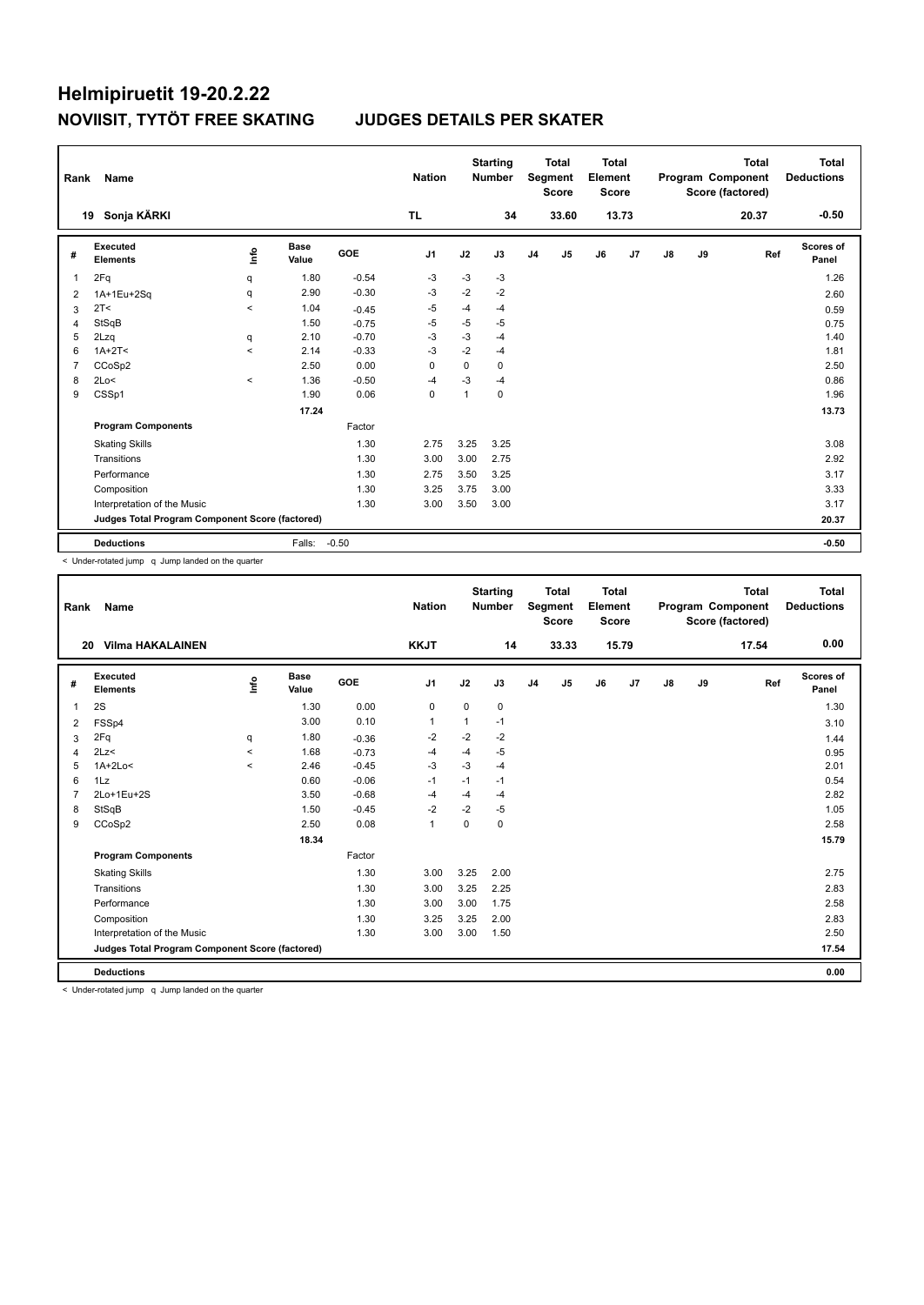| Rank           | Name                                            |                                  |                      |         | <b>Nation</b>  |      | <b>Starting</b><br><b>Number</b> |                | <b>Total</b><br>Segment<br><b>Score</b> | <b>Total</b><br>Element<br><b>Score</b> |       |               |    | Total<br>Program Component<br>Score (factored) | Total<br><b>Deductions</b> |
|----------------|-------------------------------------------------|----------------------------------|----------------------|---------|----------------|------|----------------------------------|----------------|-----------------------------------------|-----------------------------------------|-------|---------------|----|------------------------------------------------|----------------------------|
|                | <b>Amanda CARLSTEDT</b><br>21                   |                                  |                      |         | <b>HTK</b>     |      | 22                               |                | 32.33                                   |                                         | 12.46 |               |    | 20.37                                          | $-0.50$                    |
| #              | Executed<br><b>Elements</b>                     | $\mathop{\mathsf{Int}}\nolimits$ | <b>Base</b><br>Value | GOE     | J <sub>1</sub> | J2   | J3                               | J <sub>4</sub> | J5                                      | J6                                      | J7    | $\mathsf{J}8$ | J9 | Ref                                            | <b>Scores of</b><br>Panel  |
| $\overline{1}$ | SSp3                                            |                                  | 2.10                 | 0.14    | $\mathbf 1$    | 1    | 0                                |                |                                         |                                         |       |               |    |                                                | 2.24                       |
| 2              | $2F<+2T<$                                       | $\hat{}$                         | 2.48                 | $-0.67$ | $-5$           | $-5$ | $-4$                             |                |                                         |                                         |       |               |    |                                                | 1.81                       |
| 3              | 2Lze<                                           | e                                | 1.26                 | $-0.59$ | $-5$           | $-5$ | $-4$                             |                |                                         |                                         |       |               |    |                                                | 0.67                       |
| 4              | 1Lo                                             |                                  | 0.50                 | $-0.20$ | $-4$           | $-5$ | $-3$                             |                |                                         |                                         |       |               |    |                                                | 0.30                       |
| 5              | 2F<                                             | $\hat{}$                         | 1.44                 | $-0.43$ | -3             | $-2$ | $-4$                             |                |                                         |                                         |       |               |    |                                                | 1.01                       |
| 6              | CCoSp3                                          |                                  | 3.00                 | $-0.30$ | $-1$           | 0    | $-2$                             |                |                                         |                                         |       |               |    |                                                | 2.70                       |
| $\overline{7}$ | 2Log                                            | q                                | 1.70                 | $-0.57$ | $-4$           | $-4$ | $-2$                             |                |                                         |                                         |       |               |    |                                                | 1.13                       |
| 8              | 1A+1Eu+2S<<                                     | <<                               | 2.00                 | $-0.55$ | $-5$           | $-5$ | $-5$                             |                |                                         |                                         |       |               |    |                                                | 1.45                       |
| 9              | StSqB                                           |                                  | 1.50                 | $-0.35$ | $-2$           | $-2$ | $-3$                             |                |                                         |                                         |       |               |    |                                                | 1.15                       |
|                |                                                 |                                  | 15.98                |         |                |      |                                  |                |                                         |                                         |       |               |    |                                                | 12.46                      |
|                | <b>Program Components</b>                       |                                  |                      | Factor  |                |      |                                  |                |                                         |                                         |       |               |    |                                                |                            |
|                | <b>Skating Skills</b>                           |                                  |                      | 1.30    | 3.50           | 3.25 | 2.75                             |                |                                         |                                         |       |               |    |                                                | 3.17                       |
|                | Transitions                                     |                                  |                      | 1.30    | 3.75           | 3.25 | 2.25                             |                |                                         |                                         |       |               |    |                                                | 3.08                       |
|                | Performance                                     |                                  |                      | 1.30    | 3.25           | 3.00 | 2.50                             |                |                                         |                                         |       |               |    |                                                | 2.92                       |
|                | Composition                                     |                                  |                      | 1.30    | 4.00           | 3.75 | 2.50                             |                |                                         |                                         |       |               |    |                                                | 3.42                       |
|                | Interpretation of the Music                     |                                  |                      | 1.30    | 3.50           | 3.50 | 2.25                             |                |                                         |                                         |       |               |    |                                                | 3.08                       |
|                | Judges Total Program Component Score (factored) |                                  |                      |         |                |      |                                  |                |                                         |                                         |       |               |    |                                                | 20.37                      |
|                | <b>Deductions</b>                               |                                  | Falls:               | $-0.50$ |                |      |                                  |                |                                         |                                         |       |               |    |                                                | $-0.50$                    |

< Under-rotated jump << Downgraded jump e Wrong edge q Jump landed on the quarter

| Rank           | Name                                            |          |                      |         | <b>Nation</b>  |             | <b>Starting</b><br><b>Number</b> |                | <b>Total</b><br>Segment<br><b>Score</b> | Total<br>Element<br><b>Score</b> |       |               |    | <b>Total</b><br>Program Component<br>Score (factored) | <b>Total</b><br><b>Deductions</b> |
|----------------|-------------------------------------------------|----------|----------------------|---------|----------------|-------------|----------------------------------|----------------|-----------------------------------------|----------------------------------|-------|---------------|----|-------------------------------------------------------|-----------------------------------|
| 22             | Roosa KUPARINEN                                 |          |                      |         | <b>HATAL</b>   |             | 26                               |                | 31.81                                   |                                  | 13.83 |               |    | 17.98                                                 | 0.00                              |
| #              | <b>Executed</b><br><b>Elements</b>              | Info     | <b>Base</b><br>Value | GOE     | J <sub>1</sub> | J2          | J3                               | J <sub>4</sub> | J5                                      | J6                               | J7    | $\mathsf{J}8$ | J9 | Ref                                                   | <b>Scores of</b><br>Panel         |
| $\overline{1}$ | 1A                                              |          | 1.10                 | 0.00    | 0              | $\mathbf 0$ | 0                                |                |                                         |                                  |       |               |    |                                                       | 1.10                              |
| 2              | 2Lz+2Lo+2T<                                     | $\hat{}$ | 4.84                 | $-0.91$ | $-5$           | $-4$        | $-4$                             |                |                                         |                                  |       |               |    |                                                       | 3.93                              |
| 3              | 2F                                              |          | 1.80                 | $-0.18$ | $-1$           | $-1$        | $-1$                             |                |                                         |                                  |       |               |    |                                                       | 1.62                              |
| 4              | CCoSpBV                                         |          | 1.28                 | $-0.22$ | $-2$           | $-1$        | $-2$                             |                |                                         |                                  |       |               |    |                                                       | 1.06                              |
| 5              | 2Fq+SEQ+2Lo<<*                                  | $\star$  | 1.44                 | $-0.90$ | $-5$           | $-5$        | $-5$                             |                |                                         |                                  |       |               |    |                                                       | 0.54                              |
| 6              | StSqB                                           |          | 1.50                 | $-0.40$ | $-2$           | $-2$        | $-4$                             |                |                                         |                                  |       |               |    |                                                       | 1.10                              |
| $\overline{7}$ | 2S                                              |          | 1.30                 | $-0.04$ | $-1$           | $\mathbf 0$ | 0                                |                |                                         |                                  |       |               |    |                                                       | 1.26                              |
| 8              | 2Lz                                             |          | 2.10                 | $-0.14$ | $-1$           | 0           | $-1$                             |                |                                         |                                  |       |               |    |                                                       | 1.96                              |
| 9              | SSp1                                            |          | 1.30                 | $-0.04$ | $\Omega$       | $\Omega$    | $-1$                             |                |                                         |                                  |       |               |    |                                                       | 1.26                              |
|                |                                                 |          | 16.66                |         |                |             |                                  |                |                                         |                                  |       |               |    |                                                       | 13.83                             |
|                | <b>Program Components</b>                       |          |                      | Factor  |                |             |                                  |                |                                         |                                  |       |               |    |                                                       |                                   |
|                | <b>Skating Skills</b>                           |          |                      | 1.30    | 2.75           | 2.75        | 2.75                             |                |                                         |                                  |       |               |    |                                                       | 2.75                              |
|                | Transitions                                     |          |                      | 1.30    | 3.00           | 2.75        | 2.75                             |                |                                         |                                  |       |               |    |                                                       | 2.83                              |
|                | Performance                                     |          |                      | 1.30    | 2.75           | 2.50        | 2.50                             |                |                                         |                                  |       |               |    |                                                       | 2.58                              |
|                | Composition                                     |          |                      | 1.30    | 3.25           | 3.25        | 2.50                             |                |                                         |                                  |       |               |    |                                                       | 3.00                              |
|                | Interpretation of the Music                     |          |                      | 1.30    | 2.75           | 3.00        | 2.25                             |                |                                         |                                  |       |               |    |                                                       | 2.67                              |
|                | Judges Total Program Component Score (factored) |          |                      |         |                |             |                                  |                |                                         |                                  |       |               |    |                                                       | 17.98                             |
|                | <b>Deductions</b>                               |          |                      |         |                |             |                                  |                |                                         |                                  |       |               |    |                                                       | 0.00                              |

< Under-rotated jump << Downgraded jump \* Invalid element q Jump landed on the quarter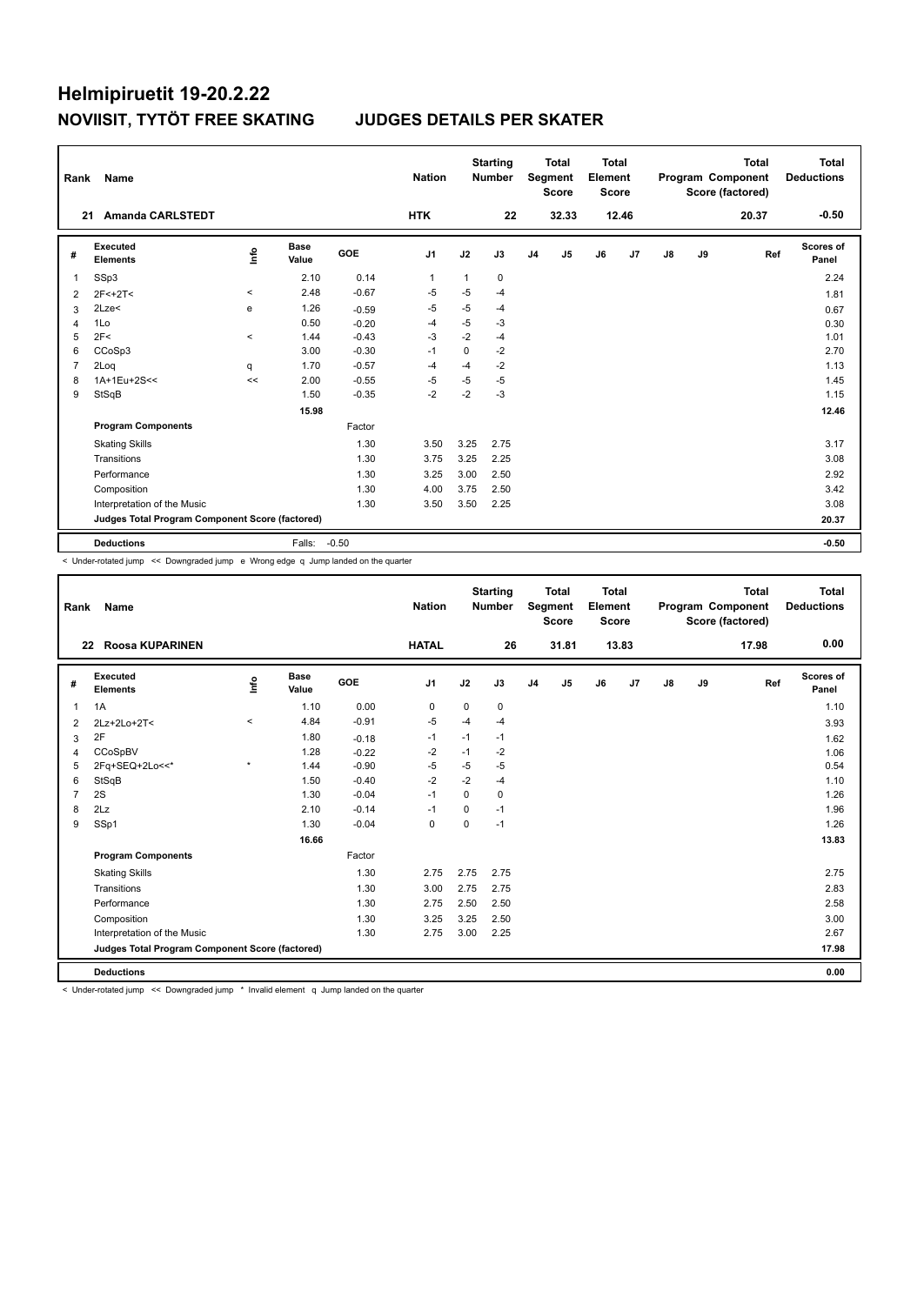| Rank           | Name                                            |          |                      |         | <b>Nation</b>  |          | <b>Starting</b><br><b>Number</b> |                | <b>Total</b><br>Segment<br><b>Score</b> | <b>Total</b><br>Element<br><b>Score</b> |                |               |    | <b>Total</b><br>Program Component<br>Score (factored) | Total<br><b>Deductions</b> |
|----------------|-------------------------------------------------|----------|----------------------|---------|----------------|----------|----------------------------------|----------------|-----------------------------------------|-----------------------------------------|----------------|---------------|----|-------------------------------------------------------|----------------------------|
|                | <b>Aurora RAVI</b><br>23                        |          |                      |         | <b>KKJT</b>    |          | 3                                |                | 31.44                                   |                                         | 13.69          |               |    | 18.75                                                 | $-1.00$                    |
| #              | <b>Executed</b><br><b>Elements</b>              | ۴ů       | <b>Base</b><br>Value | GOE     | J <sub>1</sub> | J2       | J3                               | J <sub>4</sub> | J5                                      | J6                                      | J <sub>7</sub> | $\mathsf{J}8$ | J9 | Ref                                                   | <b>Scores of</b><br>Panel  |
| $\overline{1}$ | 2F                                              |          | 1.80                 | $-0.90$ | -5             | $-5$     | $-5$                             |                |                                         |                                         |                |               |    |                                                       | 0.90                       |
| 2              | 2F                                              |          | 1.80                 | $-0.36$ | $-2$           | $-2$     | $-2$                             |                |                                         |                                         |                |               |    |                                                       | 1.44                       |
| 3              | StSq2                                           |          | 2.60                 | $-0.17$ | $-1$           | 0        | $-1$                             |                |                                         |                                         |                |               |    |                                                       | 2.43                       |
| $\overline{4}$ | 2S                                              |          | 1.30                 | $-0.65$ | $-5$           | $-5$     | $-5$                             |                |                                         |                                         |                |               |    |                                                       | 0.65                       |
| 5              | $2T+1T$                                         |          | 1.70                 | $-0.04$ | -1             | 0        | 0                                |                |                                         |                                         |                |               |    |                                                       | 1.66                       |
| 6              | 2S<                                             | $\hat{}$ | 1.04                 | $-0.52$ | $-5$           | $-5$     | $-5$                             |                |                                         |                                         |                |               |    |                                                       | 0.52                       |
| $\overline{7}$ | CCoSp2                                          |          | 2.50                 | $-0.25$ | $-2$           | $\Omega$ | $-1$                             |                |                                         |                                         |                |               |    |                                                       | 2.25                       |
| 8              | 1A                                              |          | 1.10                 | 0.04    | $\mathbf{1}$   | 0        | 0                                |                |                                         |                                         |                |               |    |                                                       | 1.14                       |
| 9              | FSSp4                                           |          | 3.00                 | $-0.30$ | $-1$           | $-1$     | $-1$                             |                |                                         |                                         |                |               |    |                                                       | 2.70                       |
|                |                                                 |          | 16.84                |         |                |          |                                  |                |                                         |                                         |                |               |    |                                                       | 13.69                      |
|                | <b>Program Components</b>                       |          |                      | Factor  |                |          |                                  |                |                                         |                                         |                |               |    |                                                       |                            |
|                | <b>Skating Skills</b>                           |          |                      | 1.30    | 3.00           | 3.00     | 3.50                             |                |                                         |                                         |                |               |    |                                                       | 3.17                       |
|                | Transitions                                     |          |                      | 1.30    | 3.00           | 2.75     | 2.75                             |                |                                         |                                         |                |               |    |                                                       | 2.83                       |
|                | Performance                                     |          |                      | 1.30    | 2.50           | 2.25     | 3.25                             |                |                                         |                                         |                |               |    |                                                       | 2.67                       |
|                | Composition                                     |          |                      | 1.30    | 3.25           | 3.00     | 2.75                             |                |                                         |                                         |                |               |    |                                                       | 3.00                       |
|                | Interpretation of the Music                     |          |                      | 1.30    | 2.75           | 2.50     | 3.00                             |                |                                         |                                         |                |               |    |                                                       | 2.75                       |
|                | Judges Total Program Component Score (factored) |          |                      |         |                |          |                                  |                |                                         |                                         |                |               |    |                                                       | 18.75                      |
|                | <b>Deductions</b>                               |          | Falls:               | $-1.00$ |                |          |                                  |                |                                         |                                         |                |               |    |                                                       | $-1.00$                    |

< Under-rotated jump

| Rank           | Name                                                                     |         |                      |         | <b>Nation</b>  |          | <b>Starting</b><br><b>Number</b> |                | <b>Total</b><br>Segment<br><b>Score</b> | <b>Total</b><br>Element<br><b>Score</b> |       |               |    | <b>Total</b><br>Program Component<br>Score (factored) | <b>Total</b><br><b>Deductions</b> |
|----------------|--------------------------------------------------------------------------|---------|----------------------|---------|----------------|----------|----------------------------------|----------------|-----------------------------------------|-----------------------------------------|-------|---------------|----|-------------------------------------------------------|-----------------------------------|
|                | 24 Anni MARTIKAINEN                                                      |         |                      |         | <b>IITA</b>    |          | 11                               |                | 31.39                                   |                                         | 14.09 |               |    | 18.30                                                 | $-1.00$                           |
| #              | <b>Executed</b><br><b>Elements</b>                                       | ۴٥      | <b>Base</b><br>Value | GOE     | J <sub>1</sub> | J2       | J3                               | J <sub>4</sub> | J5                                      | J6                                      | J7    | $\mathsf{J}8$ | J9 | Ref                                                   | <b>Scores of</b><br>Panel         |
| 1              | 1A+1Eu+2Sq                                                               | q       | 2.90                 | $-0.39$ | -3             | -3       | $-3$                             |                |                                         |                                         |       |               |    |                                                       | 2.51                              |
| 2              | 2Lo+1Lo                                                                  |         | 2.20                 | $-0.06$ | 0              | 0        | $-1$                             |                |                                         |                                         |       |               |    |                                                       | 2.14                              |
| 3              | 2F<                                                                      | $\prec$ | 1.44                 | $-0.38$ | -3             | $-2$     | -3                               |                |                                         |                                         |       |               |    |                                                       | 1.06                              |
| 4              | 2Lzeq                                                                    | e       | 1.68                 | $-0.84$ | $-5$           | $-5$     | $-5$                             |                |                                         |                                         |       |               |    |                                                       | 0.84                              |
| 5              | 2Sq                                                                      | q       | 1.30                 | $-0.30$ | $-2$           | $-3$     | $-2$                             |                |                                         |                                         |       |               |    |                                                       | 1.00                              |
| 6              | CCoSp2                                                                   |         | 2.50                 | $-0.08$ | $\Omega$       | $\Omega$ | $-1$                             |                |                                         |                                         |       |               |    |                                                       | 2.42                              |
| $\overline{7}$ | StSqB                                                                    |         | 1.50                 | $-0.25$ | $-2$           | $-1$     | $-2$                             |                |                                         |                                         |       |               |    |                                                       | 1.25                              |
| 8              | 1A                                                                       |         | 1.10                 | 0.00    | 0              | 0        | 0                                |                |                                         |                                         |       |               |    |                                                       | 1.10                              |
| 9              | LSp2                                                                     |         | 1.90                 | $-0.13$ | $-1$           | 0        | $-1$                             |                |                                         |                                         |       |               |    |                                                       | 1.77                              |
|                |                                                                          |         | 16.52                |         |                |          |                                  |                |                                         |                                         |       |               |    |                                                       | 14.09                             |
|                | <b>Program Components</b>                                                |         |                      | Factor  |                |          |                                  |                |                                         |                                         |       |               |    |                                                       |                                   |
|                | <b>Skating Skills</b>                                                    |         |                      | 1.30    | 2.75           | 3.50     | 3.00                             |                |                                         |                                         |       |               |    |                                                       | 3.08                              |
|                | Transitions                                                              |         |                      | 1.30    | 3.00           | 3.00     | 2.75                             |                |                                         |                                         |       |               |    |                                                       | 2.92                              |
|                | Performance                                                              |         |                      | 1.30    | 2.75           | 2.75     | 2.00                             |                |                                         |                                         |       |               |    |                                                       | 2.50                              |
|                | Composition                                                              |         |                      | 1.30    | 3.00           | 3.50     | 2.50                             |                |                                         |                                         |       |               |    |                                                       | 3.00                              |
|                | Interpretation of the Music                                              |         |                      | 1.30    | 2.50           | 3.00     | 2.25                             |                |                                         |                                         |       |               |    |                                                       | 2.58                              |
|                | Judges Total Program Component Score (factored)                          |         |                      |         |                |          |                                  |                |                                         |                                         |       |               |    |                                                       | 18.30                             |
|                | <b>Deductions</b>                                                        |         | Falls:               | $-0.50$ |                |          | No/wrong spiral:                 |                | $-0.50$                                 |                                         |       |               |    |                                                       | $-1.00$                           |
|                | $\epsilon$ Under-rotated jump. A Wrong adde a lump landed on the quarter |         |                      |         |                |          |                                  |                |                                         |                                         |       |               |    |                                                       |                                   |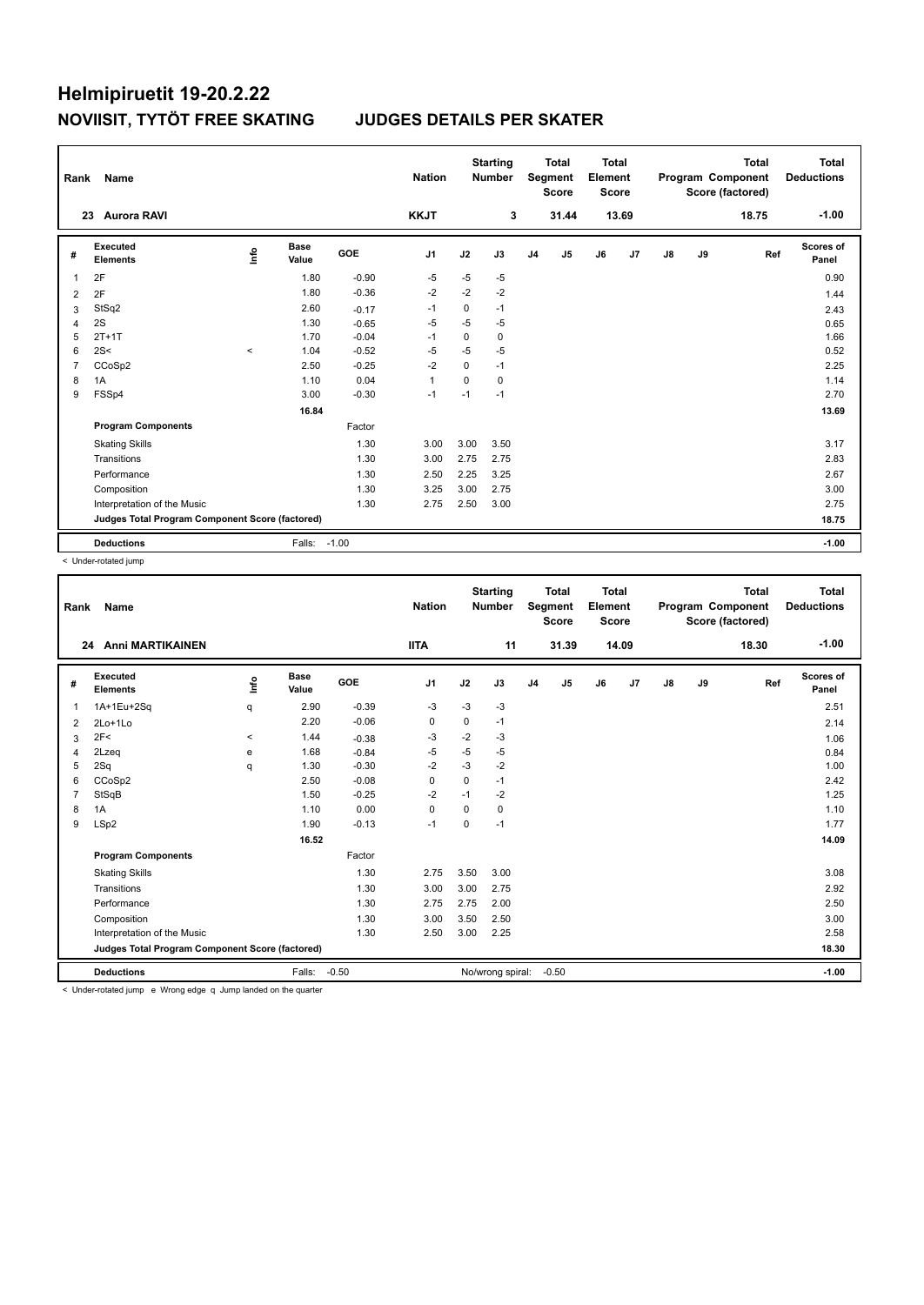| Rank           | Name                                            |   |                      |         | <b>Nation</b>                |      | <b>Starting</b><br><b>Number</b> |    | <b>Total</b><br>Segment<br><b>Score</b> | <b>Total</b><br>Element<br><b>Score</b> |       |               |    | <b>Total</b><br>Program Component<br>Score (factored) | <b>Total</b><br><b>Deductions</b> |
|----------------|-------------------------------------------------|---|----------------------|---------|------------------------------|------|----------------------------------|----|-----------------------------------------|-----------------------------------------|-------|---------------|----|-------------------------------------------------------|-----------------------------------|
|                | <b>Riina KUOKSA</b><br>25                       |   |                      |         | <b>VARTA</b>                 |      | $\overline{7}$                   |    | 30.39                                   |                                         | 13.55 |               |    | 19.84                                                 | $-3.00$                           |
| #              | Executed<br><b>Elements</b>                     | ۴ | <b>Base</b><br>Value | GOE     | J <sub>1</sub>               | J2   | J3                               | J4 | J <sub>5</sub>                          | J6                                      | J7    | $\mathsf{J}8$ | J9 | Ref                                                   | <b>Scores of</b><br>Panel         |
| -1             | 2Lo                                             |   | 1.70                 | $-0.17$ | $-1$                         | $-1$ | $-1$                             |    |                                         |                                         |       |               |    |                                                       | 1.53                              |
| $\overline{2}$ | 2F                                              |   | 1.80                 | $-0.90$ | $-5$                         | $-5$ | $-5$                             |    |                                         |                                         |       |               |    |                                                       | 0.90                              |
| 3              | 2S                                              |   | 1.30                 | 0.00    | 0                            | 0    | $\mathbf 0$                      |    |                                         |                                         |       |               |    |                                                       | 1.30                              |
| 4              | CCoSpB                                          |   | 1.70                 | $-0.06$ | $-1$                         | 0    | 0                                |    |                                         |                                         |       |               |    |                                                       | 1.64                              |
| 5              | 2Lo+1Eu+2S                                      |   | 3.50                 | $-0.45$ | $-3$                         | $-2$ | $-3$                             |    |                                         |                                         |       |               |    |                                                       | 3.05                              |
| 6              | 2F                                              |   | 1.80                 | $-0.60$ | $-4$                         | $-5$ | $-1$                             |    |                                         |                                         |       |               |    |                                                       | 1.20                              |
| $\overline{7}$ | SSp1                                            |   | 1.30                 | 0.13    | 1                            | 1    | $\mathbf{1}$                     |    |                                         |                                         |       |               |    |                                                       | 1.43                              |
| 8              | StSqB                                           |   | 1.50                 | $-0.10$ | $-1$                         | $-1$ | $\mathbf 0$                      |    |                                         |                                         |       |               |    |                                                       | 1.40                              |
| 9              | 1A                                              |   | 1.10                 | 0.00    | 0                            | 0    | $\mathbf 0$                      |    |                                         |                                         |       |               |    |                                                       | 1.10                              |
|                |                                                 |   | 15.70                |         |                              |      |                                  |    |                                         |                                         |       |               |    |                                                       | 13.55                             |
|                | <b>Program Components</b>                       |   |                      | Factor  |                              |      |                                  |    |                                         |                                         |       |               |    |                                                       |                                   |
|                | <b>Skating Skills</b>                           |   |                      | 1.30    | 3.25                         | 3.25 | 3.25                             |    |                                         |                                         |       |               |    |                                                       | 3.25                              |
|                | Transitions                                     |   |                      | 1.30    | 3.25                         | 2.75 | 2.75                             |    |                                         |                                         |       |               |    |                                                       | 2.92                              |
|                | Performance                                     |   |                      | 1.30    | 2.75                         | 2.75 | 2.75                             |    |                                         |                                         |       |               |    |                                                       | 2.75                              |
|                | Composition                                     |   |                      | 1.30    | 3.25                         | 3.50 | 3.00                             |    |                                         |                                         |       |               |    |                                                       | 3.25                              |
|                | Interpretation of the Music                     |   |                      | 1.30    | 2.75                         | 3.25 | 3.25                             |    |                                         |                                         |       |               |    |                                                       | 3.08                              |
|                | Judges Total Program Component Score (factored) |   |                      |         |                              |      |                                  |    |                                         |                                         |       |               |    |                                                       | 19.84                             |
|                | <b>Deductions</b>                               |   | Falls:               | $-0.50$ | Interruption with allowance: |      |                                  |    | $-2.50$                                 |                                         |       |               |    |                                                       | $-3.00$                           |
| Rank           | Name                                            |   |                      |         | <b>Nation</b>                |      | <b>Starting</b><br><b>Number</b> |    | <b>Total</b><br><b>Seament</b>          | <b>Total</b><br>Element                 |       |               |    | <b>Total</b><br><b>Program Component</b>              | <b>Total</b><br><b>Deductions</b> |

| Rank           | Name                                            |         |                      |         | <b>Nation</b> |      | <b>Number</b>    |                | Segment<br><b>Score</b> | Element<br><b>Score</b> |       |               |    | Program Component<br>Score (factored) | <b>Deductions</b>  |
|----------------|-------------------------------------------------|---------|----------------------|---------|---------------|------|------------------|----------------|-------------------------|-------------------------|-------|---------------|----|---------------------------------------|--------------------|
| 26             | Neera PIIPPO                                    |         |                      |         | <b>IITA</b>   |      | 30               |                | 27.74                   |                         | 10.09 |               |    | 18.65                                 | $-1.00$            |
| #              | Executed<br><b>Elements</b>                     | lnfo    | <b>Base</b><br>Value | GOE     | J1            | J2   | J3               | J <sub>4</sub> | J <sub>5</sub>          | J6                      | J7    | $\mathsf{J}8$ | J9 | Ref                                   | Scores of<br>Panel |
| $\mathbf{1}$   | 1Aq+1Eu+2S<                                     | $\prec$ | 2.64                 | $-0.55$ | $-5$          | $-5$ | $-5$             |                |                         |                         |       |               |    |                                       | 2.09               |
| 2              | $2$ Lze $<$                                     | e       | 1.26                 | $-0.63$ | $-5$          | $-5$ | $-5$             |                |                         |                         |       |               |    |                                       | 0.63               |
| 3              | $1A+1Lo$                                        |         | 1.60                 | 0.00    | 0             | 0    | 0                |                |                         |                         |       |               |    |                                       | 1.60               |
| $\overline{4}$ | 1F                                              |         | 0.50                 | $-0.23$ | $-5$          | $-5$ | $-4$             |                |                         |                         |       |               |    |                                       | 0.27               |
| 5              | StSq1                                           |         | 1.80                 | $-0.42$ | $-2$          | $-2$ | $-3$             |                |                         |                         |       |               |    |                                       | 1.38               |
| 6              | 2Loq                                            | q       | 1.70                 | $-0.85$ | -5            | $-5$ | $-5$             |                |                         |                         |       |               |    |                                       | 0.85               |
| $\overline{7}$ | SSp1                                            |         | 1.30                 | 0.00    | $\mathbf 0$   | 0    | 0                |                |                         |                         |       |               |    |                                       | 1.30               |
| 8              | 2Sq                                             | q       | 1.30                 | $-0.35$ | $-3$          | $-3$ | $-2$             |                |                         |                         |       |               |    |                                       | 0.95               |
| 9              | CCoSpBV                                         |         | 1.28                 | $-0.26$ | $-2$          | $-2$ | $-2$             |                |                         |                         |       |               |    |                                       | 1.02               |
|                |                                                 |         | 13.38                |         |               |      |                  |                |                         |                         |       |               |    |                                       | 10.09              |
|                | <b>Program Components</b>                       |         |                      | Factor  |               |      |                  |                |                         |                         |       |               |    |                                       |                    |
|                | <b>Skating Skills</b>                           |         |                      | 1.30    | 2.75          | 3.00 | 3.25             |                |                         |                         |       |               |    |                                       | 3.00               |
|                | Transitions                                     |         |                      | 1.30    | 3.00          | 3.00 | 3.00             |                |                         |                         |       |               |    |                                       | 3.00               |
|                | Performance                                     |         |                      | 1.30    | 2.25          | 3.00 | 2.75             |                |                         |                         |       |               |    |                                       | 2.67               |
|                | Composition                                     |         |                      | 1.30    | 2.75          | 3.50 | 2.50             |                |                         |                         |       |               |    |                                       | 2.92               |
|                | Interpretation of the Music                     |         |                      | 1.30    | 2.50          | 3.25 | 2.50             |                |                         |                         |       |               |    |                                       | 2.75               |
|                | Judges Total Program Component Score (factored) |         |                      |         |               |      |                  |                |                         |                         |       |               |    |                                       | 18.65              |
|                | <b>Deductions</b>                               |         | Falls:               | $-0.50$ |               |      | No/wrong spiral: |                | $-0.50$                 |                         |       |               |    |                                       | $-1.00$            |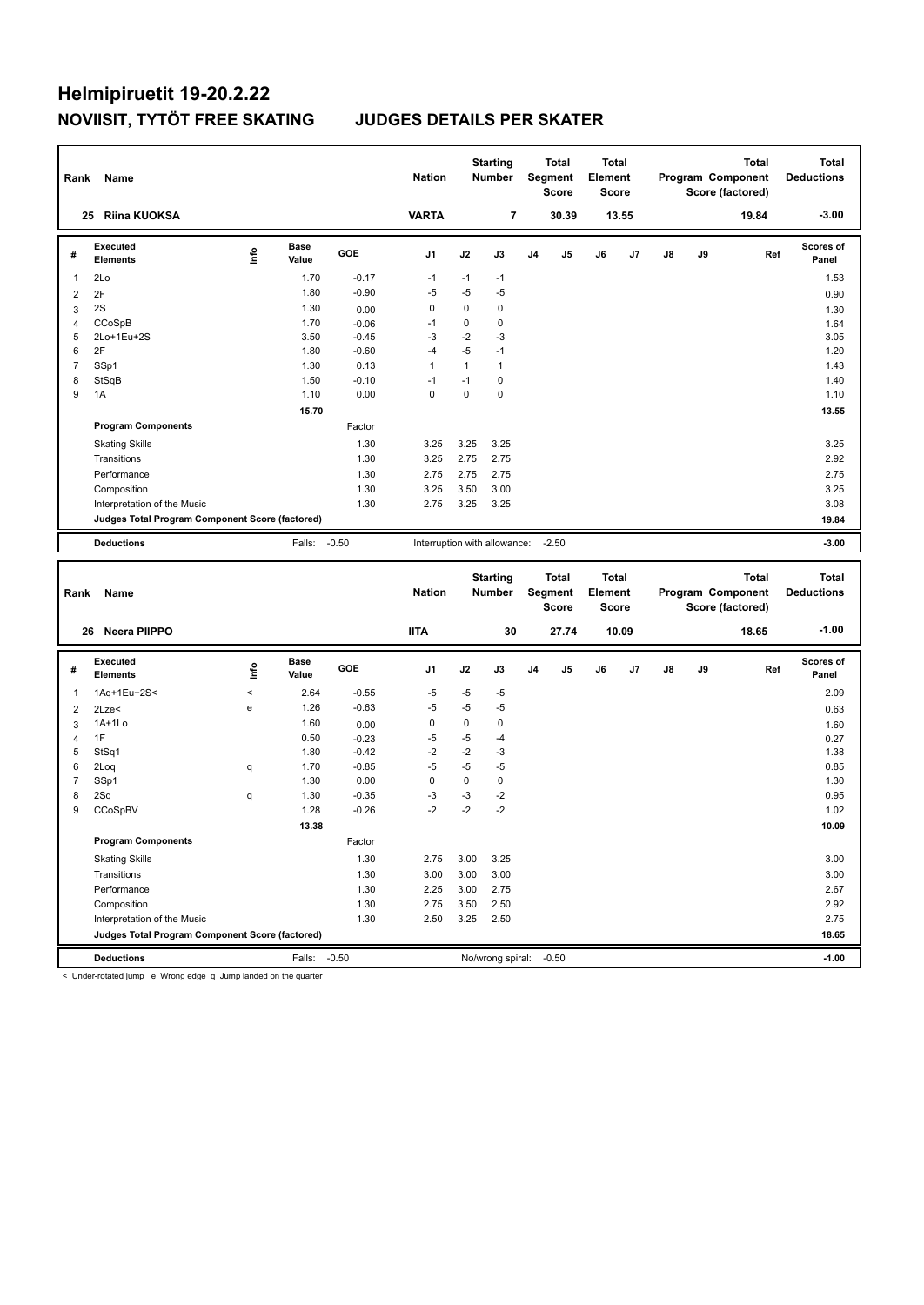| Rank           | Name                                            |         |                      |         | <b>Nation</b> |      | <b>Starting</b><br><b>Number</b> |                | <b>Total</b><br><b>Segment</b><br><b>Score</b> | Total<br>Element<br><b>Score</b> |       |               |    | <b>Total</b><br>Program Component<br>Score (factored) | Total<br><b>Deductions</b> |
|----------------|-------------------------------------------------|---------|----------------------|---------|---------------|------|----------------------------------|----------------|------------------------------------------------|----------------------------------|-------|---------------|----|-------------------------------------------------------|----------------------------|
| 27             | Inga KARVONEN                                   |         |                      |         | <b>TL</b>     |      | 18                               |                | 26.65                                          |                                  | 10.19 |               |    | 18.96                                                 | $-2.50$                    |
| #              | Executed<br><b>Elements</b>                     | ۴       | <b>Base</b><br>Value | GOE     | J1            | J2   | J3                               | J <sub>4</sub> | J5                                             | J6                               | J7    | $\mathsf{J}8$ | J9 | Ref                                                   | <b>Scores of</b><br>Panel  |
| $\overline{1}$ | 2T                                              |         | 1.30                 | $-0.30$ | $-2$          | $-3$ | $-2$                             |                |                                                |                                  |       |               |    |                                                       | 1.00                       |
| 2              | 2S                                              |         | 1.30                 | $-0.09$ | $-1$          | $-1$ | 0                                |                |                                                |                                  |       |               |    |                                                       | 1.21                       |
| 3              | 1A+1Eu+2Sq                                      | q       | 2.90                 | $-0.43$ | $-3$          | $-3$ | $-4$                             |                |                                                |                                  |       |               |    |                                                       | 2.47                       |
| 4              | 2Tq                                             | q       | 1.30                 | $-0.65$ | $-5$          | $-5$ | $-5$                             |                |                                                |                                  |       |               |    |                                                       | 0.65                       |
| 5              | CSSpBV                                          |         | 1.20                 | $-0.04$ | $-1$          | 0    | 0                                |                |                                                |                                  |       |               |    |                                                       | 1.16                       |
| 6              | StSqB                                           |         | 1.50                 | $-0.10$ | $-1$          | 0    | $-1$                             |                |                                                |                                  |       |               |    |                                                       | 1.40                       |
| $\overline{7}$ | 2Lz<                                            | $\prec$ | 1.68                 | $-0.84$ | $-5$          | $-5$ | $-5$                             |                |                                                |                                  |       |               |    |                                                       | 0.84                       |
| 8              | $1S+2Lo<<$                                      | $\,<$   | 0.90                 | $-0.25$ | $-5$          | $-5$ | $-5$                             |                |                                                |                                  |       |               |    |                                                       | 0.65                       |
| 9              | CCoSpBV                                         |         | 1.28                 | $-0.47$ | $-3$          | -4   | $-4$                             |                |                                                |                                  |       |               |    |                                                       | 0.81                       |
|                |                                                 |         | 13.36                |         |               |      |                                  |                |                                                |                                  |       |               |    |                                                       | 10.19                      |
|                | <b>Program Components</b>                       |         |                      | Factor  |               |      |                                  |                |                                                |                                  |       |               |    |                                                       |                            |
|                | <b>Skating Skills</b>                           |         |                      | 1.30    | 3.00          | 3.25 | 3.25                             |                |                                                |                                  |       |               |    |                                                       | 3.17                       |
|                | Transitions                                     |         |                      | 1.30    | 2.75          | 3.00 | 2.75                             |                |                                                |                                  |       |               |    |                                                       | 2.83                       |
|                | Performance                                     |         |                      | 1.30    | 2.75          | 3.00 | 2.50                             |                |                                                |                                  |       |               |    |                                                       | 2.75                       |
|                | Composition                                     |         |                      | 1.30    | 3.00          | 3.75 | 2.25                             |                |                                                |                                  |       |               |    |                                                       | 3.00                       |
|                | Interpretation of the Music                     |         |                      | 1.30    | 2.75          | 3.50 | 2.25                             |                |                                                |                                  |       |               |    |                                                       | 2.83                       |
|                | Judges Total Program Component Score (factored) |         |                      |         |               |      |                                  |                |                                                |                                  |       |               |    |                                                       | 18.96                      |
|                | <b>Deductions</b>                               |         | Falls:               | $-1.50$ |               |      | Costume failure:                 |                | $-1.00$                                        |                                  |       |               |    |                                                       | $-2.50$                    |

< Under-rotated jump << Downgraded jump q Jump landed on the quarter

| Rank           | Name                                            |              |                      |            | <b>Nation</b>  |      | <b>Starting</b><br><b>Number</b> |                | <b>Total</b><br>Segment<br><b>Score</b> | <b>Total</b><br>Element<br><b>Score</b> |       |               |    | <b>Total</b><br>Program Component<br>Score (factored) | <b>Total</b><br><b>Deductions</b> |
|----------------|-------------------------------------------------|--------------|----------------------|------------|----------------|------|----------------------------------|----------------|-----------------------------------------|-----------------------------------------|-------|---------------|----|-------------------------------------------------------|-----------------------------------|
| 28             | Sofia KUDRINA                                   |              |                      |            | <b>IITA</b>    |      | 4                                |                | 26.63                                   |                                         | 11.25 |               |    | 16.38                                                 | $-1.00$                           |
| #              | Executed<br><b>Elements</b>                     | lnfo         | <b>Base</b><br>Value | <b>GOE</b> | J <sub>1</sub> | J2   | J3                               | J <sub>4</sub> | J5                                      | J6                                      | J7    | $\mathsf{J}8$ | J9 | Ref                                                   | <b>Scores of</b><br>Panel         |
| 1              | 1A+1Eu+2Sq                                      | q            | 2.90                 | $-0.39$    | $-3$           | $-4$ | $-2$                             |                |                                         |                                         |       |               |    |                                                       | 2.51                              |
| 2              | $1A+2T$                                         |              | 2.40                 | $-0.65$    | -5             | $-5$ | $-5$                             |                |                                         |                                         |       |               |    |                                                       | 1.75                              |
| 3              | 2Lze<                                           | e            | 1.26                 | $-0.63$    | $-5$           | $-5$ | $-5$                             |                |                                         |                                         |       |               |    |                                                       | 0.63                              |
| 4              | 2Fq                                             | q            | 1.80                 | $-0.48$    | $-3$           | $-2$ | $-3$                             |                |                                         |                                         |       |               |    |                                                       | 1.32                              |
| 5              | StSqB                                           |              | 1.50                 | $-0.45$    | $-3$           | $-3$ | $-3$                             |                |                                         |                                         |       |               |    |                                                       | 1.05                              |
| 6              | FCSp1                                           |              | 1.90                 | $-0.38$    | $-2$           | $-2$ | $-2$                             |                |                                         |                                         |       |               |    |                                                       | 1.52                              |
| $\overline{7}$ | 2Lo                                             |              | 1.70                 | $-0.23$    | $-2$           | $-1$ | $-1$                             |                |                                         |                                         |       |               |    |                                                       | 1.47                              |
| 8              | 2S                                              |              | 1.30                 | $-0.30$    | $-2$           | -3   | $-2$                             |                |                                         |                                         |       |               |    |                                                       | 1.00                              |
| 9              | $CSp*$                                          | $\pmb{\ast}$ | 0.00                 | 0.00       |                |      |                                  |                |                                         |                                         |       |               |    |                                                       | 0.00                              |
|                |                                                 |              | 14.76                |            |                |      |                                  |                |                                         |                                         |       |               |    |                                                       | 11.25                             |
|                | <b>Program Components</b>                       |              |                      | Factor     |                |      |                                  |                |                                         |                                         |       |               |    |                                                       |                                   |
|                | <b>Skating Skills</b>                           |              |                      | 1.30       | 2.25           | 2.25 | 2.75                             |                |                                         |                                         |       |               |    |                                                       | 2.42                              |
|                | Transitions                                     |              |                      | 1.30       | 2.75           | 2.00 | 2.50                             |                |                                         |                                         |       |               |    |                                                       | 2.42                              |
|                | Performance                                     |              |                      | 1.30       | 2.50           | 2.00 | 3.00                             |                |                                         |                                         |       |               |    |                                                       | 2.50                              |
|                | Composition                                     |              |                      | 1.30       | 3.00           | 2.75 | 2.75                             |                |                                         |                                         |       |               |    |                                                       | 2.83                              |
|                | Interpretation of the Music                     |              |                      | 1.30       | 2.50           | 2.25 | 2.50                             |                |                                         |                                         |       |               |    |                                                       | 2.42                              |
|                | Judges Total Program Component Score (factored) |              |                      |            |                |      |                                  |                |                                         |                                         |       |               |    |                                                       | 16.38                             |
|                | <b>Deductions</b>                               |              | Falls:               | $-0.50$    |                |      | No/wrong spiral:                 |                | $-0.50$                                 |                                         |       |               |    |                                                       | $-1.00$                           |

< Under-rotated jump \* Invalid element e Wrong edge q Jump landed on the quarter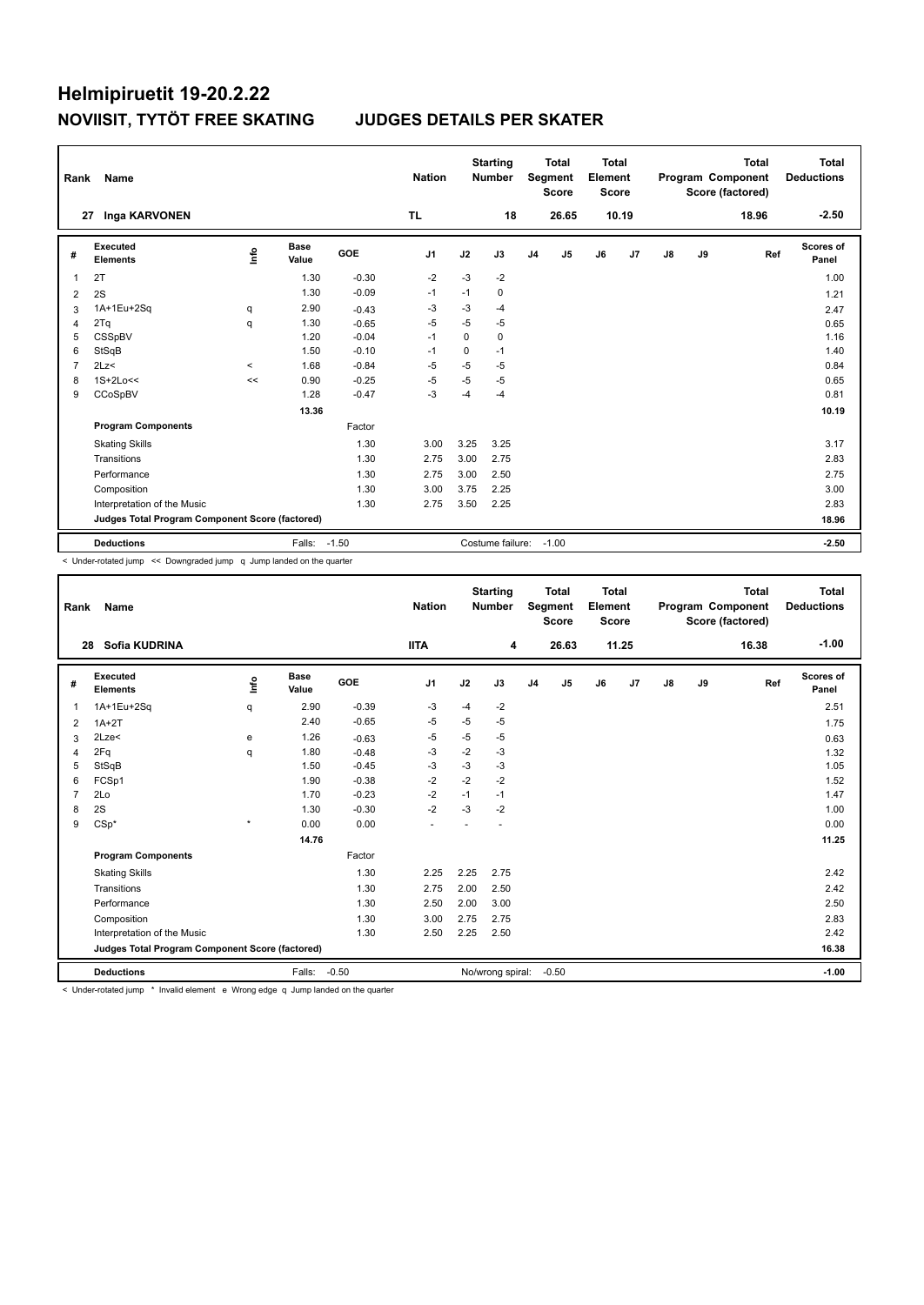| Rank           | Name                                            |            |                      |         | <b>Nation</b> |          | <b>Starting</b><br><b>Number</b> |                | <b>Total</b><br>Segment<br><b>Score</b> | Total<br>Element<br><b>Score</b> |                |               |    | <b>Total</b><br>Program Component<br>Score (factored) | <b>Total</b><br><b>Deductions</b> |
|----------------|-------------------------------------------------|------------|----------------------|---------|---------------|----------|----------------------------------|----------------|-----------------------------------------|----------------------------------|----------------|---------------|----|-------------------------------------------------------|-----------------------------------|
|                | <b>Fanni VAARASUO</b><br>29                     |            |                      |         | <b>IITA</b>   |          | 28                               |                | 26.53                                   |                                  | 10.38          |               |    | 17.65                                                 | $-1.50$                           |
| #              | Executed<br><b>Elements</b>                     | <u>f</u> o | <b>Base</b><br>Value | GOE     | J1            | J2       | J3                               | J <sub>4</sub> | J5                                      | J6                               | J <sub>7</sub> | $\mathsf{J}8$ | J9 | Ref                                                   | <b>Scores of</b><br>Panel         |
| $\overline{1}$ | 2T                                              |            | 1.30                 | 0.00    | 0             | 0        | 0                                |                |                                         |                                  |                |               |    |                                                       | 1.30                              |
| 2              | $2S+2T<$                                        | $\prec$    | 2.34                 | $-0.22$ | $-3$          | $-2$     | 0                                |                |                                         |                                  |                |               |    |                                                       | 2.12                              |
| 3              | 1Lo                                             |            | 0.50                 | $-0.25$ | -5            | $-5$     | $-5$                             |                |                                         |                                  |                |               |    |                                                       | 0.25                              |
| $\overline{4}$ | 1A+1Eu+1F                                       |            | 2.10                 | 0.00    | $\Omega$      | $\Omega$ | 0                                |                |                                         |                                  |                |               |    |                                                       | 2.10                              |
| 5              | LSp1                                            |            | 1.50                 | $-0.05$ | -1            | $\Omega$ | $\Omega$                         |                |                                         |                                  |                |               |    |                                                       | 1.45                              |
| 6              | StSqB                                           |            | 1.50                 | $-0.75$ | $-5$          | $-5$     | $-5$                             |                |                                         |                                  |                |               |    |                                                       | 0.75                              |
| $\overline{7}$ | 1A                                              |            | 1.10                 | $-0.04$ | 0             | $-1$     | 0                                |                |                                         |                                  |                |               |    |                                                       | 1.06                              |
| 8              | 2S<<                                            | <<         | 0.40                 | $-0.20$ | $-5$          | $-5$     | $-5$                             |                |                                         |                                  |                |               |    |                                                       | 0.20                              |
| 9              | CCoSpBV                                         |            | 1.28                 | $-0.13$ | $-1$          | $-2$     | 0                                |                |                                         |                                  |                |               |    |                                                       | 1.15                              |
|                |                                                 |            | 12.02                |         |               |          |                                  |                |                                         |                                  |                |               |    |                                                       | 10.38                             |
|                | <b>Program Components</b>                       |            |                      | Factor  |               |          |                                  |                |                                         |                                  |                |               |    |                                                       |                                   |
|                | <b>Skating Skills</b>                           |            |                      | 1.30    | 2.50          | 2.75     | 2.50                             |                |                                         |                                  |                |               |    |                                                       | 2.58                              |
|                | Transitions                                     |            |                      | 1.30    | 3.00          | 2.75     | 2.50                             |                |                                         |                                  |                |               |    |                                                       | 2.75                              |
|                | Performance                                     |            |                      | 1.30    | 2.50          | 2.75     | 2.25                             |                |                                         |                                  |                |               |    |                                                       | 2.50                              |
|                | Composition                                     |            |                      | 1.30    | 3.25          | 3.50     | 2.50                             |                |                                         |                                  |                |               |    |                                                       | 3.08                              |
|                | Interpretation of the Music                     |            |                      | 1.30    | 2.75          | 3.00     | 2.25                             |                |                                         |                                  |                |               |    |                                                       | 2.67                              |
|                | Judges Total Program Component Score (factored) |            |                      |         |               |          |                                  |                |                                         |                                  |                |               |    |                                                       | 17.65                             |
|                | <b>Deductions</b>                               |            | Falls:               | $-1.00$ |               |          | No/wrong spiral:                 |                | $-0.50$                                 |                                  |                |               |    |                                                       | $-1.50$                           |

< Under-rotated jump << Downgraded jump

| Rank           | Name                                            |      |               |         | <b>Nation</b>  |      | <b>Starting</b><br><b>Number</b> |                | <b>Total</b><br>Segment<br><b>Score</b> | <b>Total</b><br>Element<br><b>Score</b> |      |    |    | <b>Total</b><br>Program Component<br>Score (factored) | <b>Total</b><br><b>Deductions</b> |
|----------------|-------------------------------------------------|------|---------------|---------|----------------|------|----------------------------------|----------------|-----------------------------------------|-----------------------------------------|------|----|----|-------------------------------------------------------|-----------------------------------|
|                | lida VAINIONPÄÄ<br>30                           |      |               |         | <b>KELS</b>    |      | 10                               |                | 26.21                                   |                                         | 9.46 |    |    | 17.25                                                 | $-0.50$                           |
| #              | Executed<br><b>Elements</b>                     | lnfo | Base<br>Value | GOE     | J <sub>1</sub> | J2   | J3                               | J <sub>4</sub> | J <sub>5</sub>                          | J6                                      | J7   | J8 | J9 | Ref                                                   | Scores of<br>Panel                |
| 1              | 1A                                              |      | 1.10          | $-0.07$ | $\pmb{0}$      | $-1$ | $-1$                             |                |                                         |                                         |      |    |    |                                                       | 1.03                              |
| 2              | 1Lz!                                            |      | 0.60          | $-0.30$ | $-5$           | $-5$ | $-5$                             |                |                                         |                                         |      |    |    |                                                       | 0.30                              |
| 3              | SSp1                                            |      | 1.30          | $-0.04$ | 0              | 0    | $-1$                             |                |                                         |                                         |      |    |    |                                                       | 1.26                              |
| 4              | 1F                                              |      | 0.50          | $-0.22$ | -4             | $-5$ | $-4$                             |                |                                         |                                         |      |    |    |                                                       | 0.28                              |
| 5              | StSqB                                           |      | 1.50          | $-0.25$ | $-2$           | $-1$ | $-2$                             |                |                                         |                                         |      |    |    |                                                       | 1.25                              |
| 6              | $2F+1T$                                         |      | 2.20          | $-0.24$ | $-1$           | $-1$ | $-2$                             |                |                                         |                                         |      |    |    |                                                       | 1.96                              |
| $\overline{7}$ | 1Lz                                             |      | 0.60          | $-0.20$ | $-4$           | $-5$ | $-1$                             |                |                                         |                                         |      |    |    |                                                       | 0.40                              |
| 8              | 2S                                              |      | 1.30          | $-0.65$ | $-5$           | $-5$ | $-5$                             |                |                                         |                                         |      |    |    |                                                       | 0.65                              |
| 9              | CCoSp2                                          |      | 2.50          | $-0.17$ | $\mathbf 0$    | $-1$ | $-1$                             |                |                                         |                                         |      |    |    |                                                       | 2.33                              |
|                |                                                 |      | 11.60         |         |                |      |                                  |                |                                         |                                         |      |    |    |                                                       | 9.46                              |
|                | <b>Program Components</b>                       |      |               | Factor  |                |      |                                  |                |                                         |                                         |      |    |    |                                                       |                                   |
|                | <b>Skating Skills</b>                           |      |               | 1.30    | 3.00           | 3.00 | 3.00                             |                |                                         |                                         |      |    |    |                                                       | 3.00                              |
|                | Transitions                                     |      |               | 1.30    | 2.75           | 2.75 | 2.50                             |                |                                         |                                         |      |    |    |                                                       | 2.67                              |
|                | Performance                                     |      |               | 1.30    | 2.50           | 2.25 | 2.50                             |                |                                         |                                         |      |    |    |                                                       | 2.42                              |
|                | Composition                                     |      |               | 1.30    | 3.00           | 2.75 | 2.50                             |                |                                         |                                         |      |    |    |                                                       | 2.75                              |
|                | Interpretation of the Music                     |      |               | 1.30    | 2.50           | 2.50 | 2.25                             |                |                                         |                                         |      |    |    |                                                       | 2.42                              |
|                | Judges Total Program Component Score (factored) |      |               |         |                |      |                                  |                |                                         |                                         |      |    |    |                                                       | 17.25                             |
|                | <b>Deductions</b>                               |      | Falls:        | $-0.50$ |                |      |                                  |                |                                         |                                         |      |    |    |                                                       | $-0.50$                           |

! Not clear edge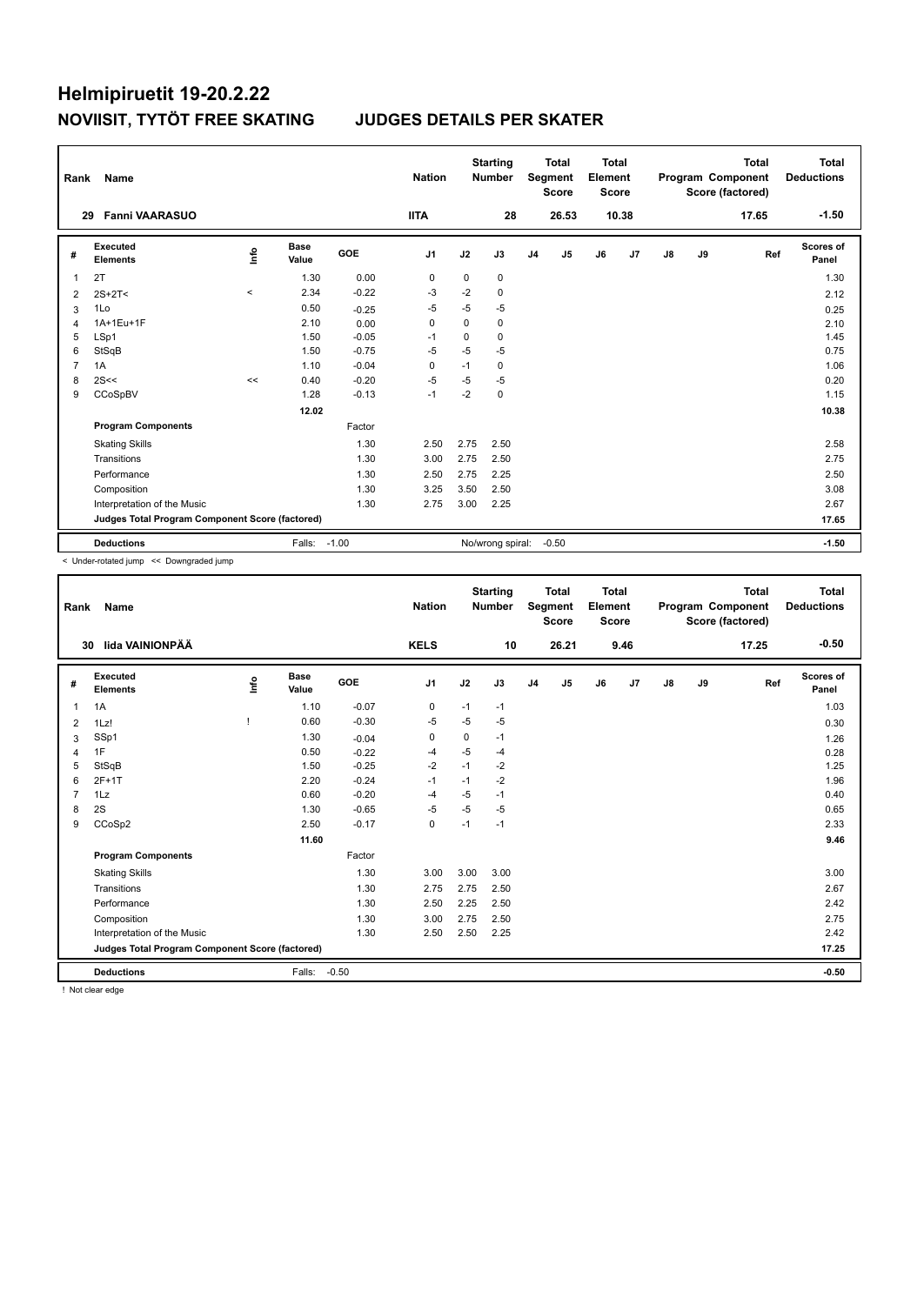| Rank           | Name                                            |          |                      |         | <b>Nation</b>  |      | <b>Starting</b><br><b>Number</b> |                | <b>Total</b><br>Segment<br><b>Score</b> | <b>Total</b><br>Element<br><b>Score</b> |                |    |    | <b>Total</b><br>Program Component<br>Score (factored) | Total<br><b>Deductions</b> |
|----------------|-------------------------------------------------|----------|----------------------|---------|----------------|------|----------------------------------|----------------|-----------------------------------------|-----------------------------------------|----------------|----|----|-------------------------------------------------------|----------------------------|
| 31             | Mira PIETILÄINEN                                |          |                      |         | <b>JYTLS</b>   |      | 29                               |                | 25.46                                   |                                         | 10.85          |    |    | 15.61                                                 | $-1.00$                    |
| #              | Executed<br><b>Elements</b>                     | ۴ů       | <b>Base</b><br>Value | GOE     | J <sub>1</sub> | J2   | J3                               | J <sub>4</sub> | J <sub>5</sub>                          | J6                                      | J <sub>7</sub> | J8 | J9 | Ref                                                   | <b>Scores of</b><br>Panel  |
| $\overline{1}$ | 1A                                              |          | 1.10                 | 0.00    | 0              | 0    | 0                                |                |                                         |                                         |                |    |    |                                                       | 1.10                       |
| 2              | 2F<                                             | $\hat{}$ | 1.44                 | $-0.48$ | $-4$           | $-3$ | $-3$                             |                |                                         |                                         |                |    |    |                                                       | 0.96                       |
| 3              | 2T <                                            | $\prec$  | 1.04                 | $-0.52$ | $-5$           | $-5$ | $-5$                             |                |                                         |                                         |                |    |    |                                                       | 0.52                       |
| $\overline{4}$ | FSSp1V                                          |          | 1.50                 | $-0.45$ | -3             | $-3$ | $-3$                             |                |                                         |                                         |                |    |    |                                                       | 1.05                       |
| 5              | 2Sq                                             | q        | 1.30                 | $-0.52$ | $-3$           | $-5$ | $-4$                             |                |                                         |                                         |                |    |    |                                                       | 0.78                       |
| 6              | 2Log                                            | q        | 1.70                 | $-0.85$ | $-5$           | $-5$ | $-5$                             |                |                                         |                                         |                |    |    |                                                       | 0.85                       |
| $\overline{7}$ | StSqB                                           |          | 1.50                 | $-0.30$ | $-1$           | $-1$ | $-4$                             |                |                                         |                                         |                |    |    |                                                       | 1.20                       |
| 8              | 1A+1Eu+2S                                       |          | 2.90                 | $-0.26$ | $-2$           | $-2$ | $-2$                             |                |                                         |                                         |                |    |    |                                                       | 2.64                       |
| 9              | CCoSp2V                                         |          | 1.88                 | $-0.13$ | $-1$           | $-1$ | 0                                |                |                                         |                                         |                |    |    |                                                       | 1.75                       |
|                |                                                 |          | 14.36                |         |                |      |                                  |                |                                         |                                         |                |    |    |                                                       | 10.85                      |
|                | <b>Program Components</b>                       |          |                      | Factor  |                |      |                                  |                |                                         |                                         |                |    |    |                                                       |                            |
|                | <b>Skating Skills</b>                           |          |                      | 1.30    | 2.75           | 3.00 | 2.50                             |                |                                         |                                         |                |    |    |                                                       | 2.75                       |
|                | Transitions                                     |          |                      | 1.30    | 2.50           | 2.75 | 2.25                             |                |                                         |                                         |                |    |    |                                                       | 2.50                       |
|                | Performance                                     |          |                      | 1.30    | 2.00           | 2.25 | 1.75                             |                |                                         |                                         |                |    |    |                                                       | 2.00                       |
|                | Composition                                     |          |                      | 1.30    | 2.75           | 2.75 | 2.00                             |                |                                         |                                         |                |    |    |                                                       | 2.50                       |
|                | Interpretation of the Music                     |          |                      | 1.30    | 2.25           | 2.50 | 2.00                             |                |                                         |                                         |                |    |    |                                                       | 2.25                       |
|                | Judges Total Program Component Score (factored) |          |                      |         |                |      |                                  |                |                                         |                                         |                |    |    |                                                       | 15.61                      |
|                | <b>Deductions</b>                               |          | Falls:               | $-0.50$ |                |      | No/wrong spiral:                 |                | $-0.50$                                 |                                         |                |    |    |                                                       | $-1.00$                    |

< Under-rotated jump q Jump landed on the quarter

| Rank           | <b>Name</b>                                     |         |                      |         | <b>Nation</b>  |      | <b>Starting</b><br><b>Number</b> |                | <b>Total</b><br>Segment<br><b>Score</b> | <b>Total</b><br>Element<br><b>Score</b> |      |               |    | <b>Total</b><br>Program Component<br>Score (factored) | Total<br><b>Deductions</b> |
|----------------|-------------------------------------------------|---------|----------------------|---------|----------------|------|----------------------------------|----------------|-----------------------------------------|-----------------------------------------|------|---------------|----|-------------------------------------------------------|----------------------------|
|                | <b>Vanessa PAKARINEN</b><br>32                  |         |                      |         | <b>VARTA</b>   |      | 5                                |                | 24.79                                   |                                         | 9.01 |               |    | 17.78                                                 | $-2.00$                    |
| #              | Executed<br><b>Elements</b>                     | info    | <b>Base</b><br>Value | GOE     | J <sub>1</sub> | J2   | J3                               | J <sub>4</sub> | J5                                      | J6                                      | J7   | $\mathsf{J}8$ | J9 | Ref                                                   | <b>Scores of</b><br>Panel  |
| $\mathbf{1}$   | 1A                                              |         | 1.10                 | $-0.15$ | $-2$           | $-1$ | $-1$                             |                |                                         |                                         |      |               |    |                                                       | 0.95                       |
| 2              | 2F<<                                            | <<      | 0.50                 | $-0.25$ | $-5$           | $-5$ | $-5$                             |                |                                         |                                         |      |               |    |                                                       | 0.25                       |
| 3              | 2Lo<                                            | $\prec$ | 1.36                 | $-0.68$ | $-5$           | $-5$ | $-5$                             |                |                                         |                                         |      |               |    |                                                       | 0.68                       |
| 4              | FSS <sub>p2</sub>                               |         | 2.30                 | $-0.31$ | $-2$           | 0    | $-2$                             |                |                                         |                                         |      |               |    |                                                       | 1.99                       |
| 5              | 1A+1Eu+2S<                                      | $\,<$   | 2.64                 | $-0.55$ | $-5$           | $-5$ | $-5$                             |                |                                         |                                         |      |               |    |                                                       | 2.09                       |
| 6              | 2F<<                                            | <<      | 0.50                 | $-0.25$ | $-5$           | $-5$ | $-5$                             |                |                                         |                                         |      |               |    |                                                       | 0.25                       |
| $\overline{7}$ | StSqB                                           |         | 1.50                 | $-0.75$ | $-5$           | $-5$ | $-5$                             |                |                                         |                                         |      |               |    |                                                       | 0.75                       |
| 8              | $2S < +2T <$                                    | <<      | 1.44                 | $-0.52$ | $-5$           | $-5$ | $-5$                             |                |                                         |                                         |      |               |    |                                                       | 0.92                       |
| 9              | CCoSp1                                          |         | 2.00                 | $-0.87$ | $-4$           | $-5$ | $-4$                             |                |                                         |                                         |      |               |    |                                                       | 1.13                       |
|                |                                                 |         | 13.34                |         |                |      |                                  |                |                                         |                                         |      |               |    |                                                       | 9.01                       |
|                | <b>Program Components</b>                       |         |                      | Factor  |                |      |                                  |                |                                         |                                         |      |               |    |                                                       |                            |
|                | <b>Skating Skills</b>                           |         |                      | 1.30    | 2.75           | 3.00 | 3.50                             |                |                                         |                                         |      |               |    |                                                       | 3.08                       |
|                | Transitions                                     |         |                      | 1.30    | 3.00           | 2.75 | 3.00                             |                |                                         |                                         |      |               |    |                                                       | 2.92                       |
|                | Performance                                     |         |                      | 1.30    | 1.75           | 2.50 | 2.50                             |                |                                         |                                         |      |               |    |                                                       | 2.25                       |
|                | Composition                                     |         |                      | 1.30    | 3.00           | 3.25 | 2.50                             |                |                                         |                                         |      |               |    |                                                       | 2.92                       |
|                | Interpretation of the Music                     |         |                      | 1.30    | 2.25           | 2.75 | 2.50                             |                |                                         |                                         |      |               |    |                                                       | 2.50                       |
|                | Judges Total Program Component Score (factored) |         |                      |         |                |      |                                  |                |                                         |                                         |      |               |    |                                                       | 17.78                      |
|                | <b>Deductions</b>                               |         | Falls:               | $-2.00$ |                |      |                                  |                |                                         |                                         |      |               |    |                                                       | $-2.00$                    |

< Under-rotated jump << Downgraded jump